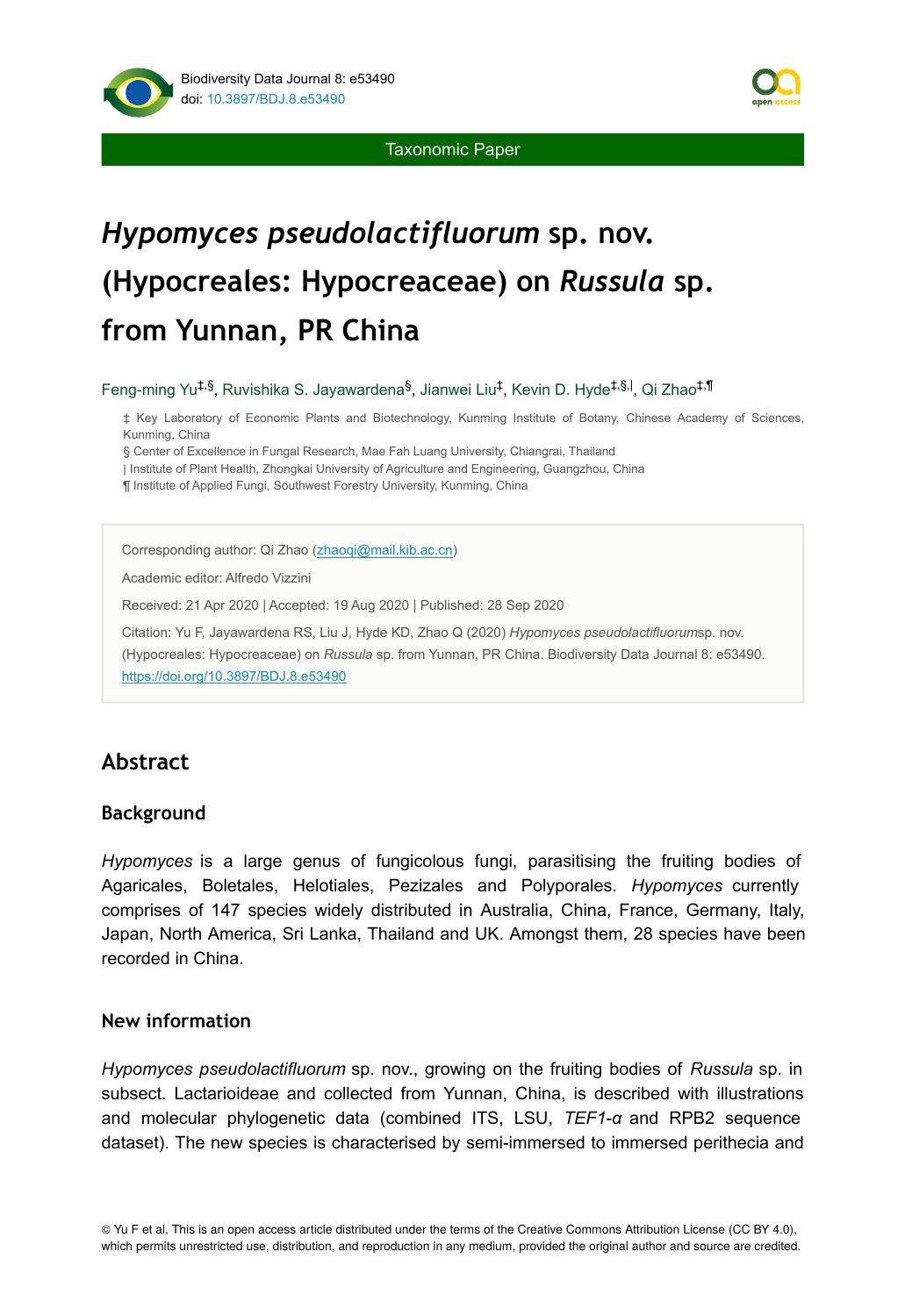fusiform, apiculate and verrucose ascospores. We also review the species diversity of the genus *Hypomyces* in China.

# **Keywords**

Mycoparasite, species diversity, muti-gene phylogeny

# **Introduction**

Fungicolous fungi are a large and diverse ecological group, currently containing more than 1500 taxa distributed in many lineages across the fungal kingdom (Põldmaa 2011, Sun et al. 2019a). *Hypomyces* (Fr.) Tul. & C. Tul. is an important genus of fungicolous fungi and placed in the family Hypocreaceae (Hypocreales, Sordariomycetes, Ascomycota) (Hyde et al. 2020). *Hypomyces* was originally introduced as a subgenus of *Hypocrea* Fr. (Fries 1825) and then Tulasne and Tulasne (1860) revised it to a genus and designated *H. lactifluorum* (Schwein.) Tul. & C. Tul. from the USA as its type. *Hypomyces* parasitises the fruiting bodies of Agaricales, Boletales, Helotiales, Pezizales and Polyporales (Rossman et al. 1999, Tamm and Põldmaa 2013, Sun et al. 2019a). *Hypomyces* is characterised by: superficial or immersed, spherical to ovate, pyriform, papillate and yellow, orange, tawny red or green perithecia in a subiculum; 8-spored, subcylindrical to cylindrical and with a thickened apical asci; and ellipsoid, lanceolate, fusiform to navicular, 0-1-septate or rarely 3-septate, hyaline, spinulose or verrucose and smooth-walled ascospores (Rossman et al. 1999, Zeng and Zhuang 2015). Its allied genera include *Cladobotryum* Nees, *Mycogone* Link, *Sepedonium* Link and *Stephanoma* Wallr (Wijayawardene et al. 2017) and its asexual morphs are *Acremonium*-, *Dactylaria*-, *Papulaspora*-, *Trichothecium*- or *Verticillium*-like (Jaklitsch et al. 2006, Hyde et al. 2020). *Hypomyces* currently comprises of 147 species in Species Fungorum [\(http://www.speciesfungorum.org/,](http://www.speciesfungorum.org/) accessed in April 2020) and is widely distributed in Australia, China, France, Germany, Italy, Japan, North America, Sri Lanka, Thailand and UK (Zhuang et al. 2012, Rossman et al. 2013, Zeng and Zhuang 2016, Zare and Gams 2016, Lechat et al. 2017, Wei and Kirschner 2017, Sun et al. 2019a, Sun et al. 2019b, Zeng and Zhuang 2019). Amongst them, 28 species have been reported in China (Table 1).

| Table 1. |  |
|----------|--|
|----------|--|

Species diversity of the genus *Hypomyces* in China (29 species in total).

| Taxa names               | <b>Hosts</b> | <b>Distribution</b> | References              |
|--------------------------|--------------|---------------------|-------------------------|
| Hypomyces<br>amaniticola | Amanita sp.  | China (Yunnan)      | Zeng and Zhuang<br>2016 |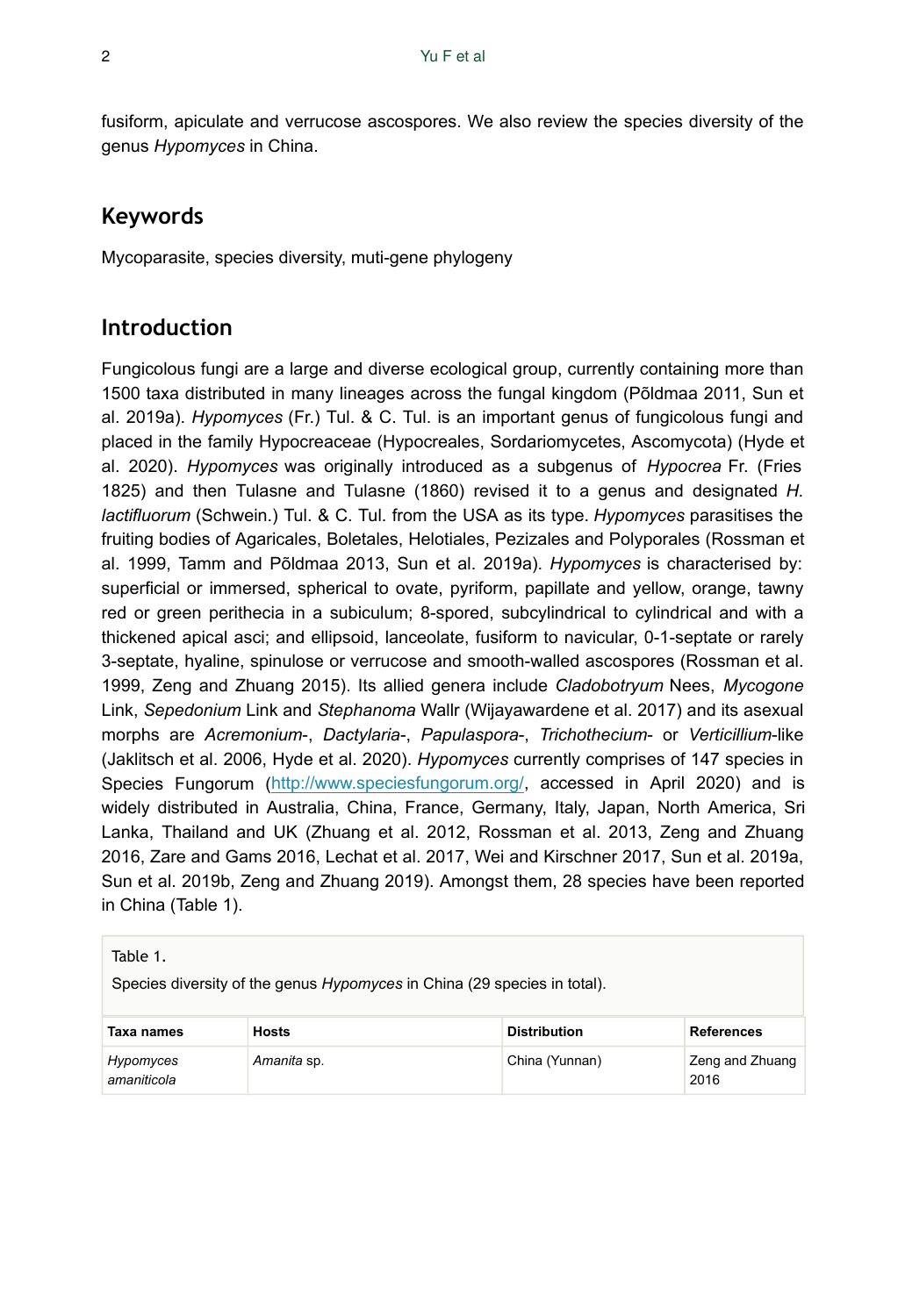| Taxa names       | Hosts                                                                                                                                             | <b>Distribution</b>                                                                                                                         | <b>References</b>                                            |
|------------------|---------------------------------------------------------------------------------------------------------------------------------------------------|---------------------------------------------------------------------------------------------------------------------------------------------|--------------------------------------------------------------|
| H. aurantius     | Agaricus bisporus, Polyporales<br>(Cymatoderma sp., Laetiporus<br>sulphureus, Panellus sp., Polyporus<br>picipes), Stereum sp.                    | China (Anhui, Fujian,<br>Guangxi, Hainan, Hebei,<br>Hunan, Jiangsu, Jiangxi,<br>Shanghai, Sichuan,<br>Zhejiang), New Zealand,<br><b>USA</b> | Chen and Fu<br>1989, Põldmaa<br>2011, Luo and<br>Zhuang 2012 |
| H. aureonitens   | Phlebia tremellosa, Polyporus sp.                                                                                                                 | China (Fujian, Guangxi),<br>Europe                                                                                                          | Teng 1963, Sun et<br>al. 2019a                               |
| H. chlorinigenus | Agaricaceae, Boletaceae                                                                                                                           | Belgium, China (Taiwan),<br>Guyana; Indonesia, New<br>Zealand, USA                                                                          | Rogerson and<br>Samuels 1989,<br>Zeng and Zhuang<br>2016     |
| H. chrysospermus | Boletus sp., Hemileccinum impolitum,<br>Suillus americanus, Russula sp.                                                                           | China (Fujian, Jiling,<br>Nanjing), Russia                                                                                                  | Ma 2008, Luo and<br>Zhuang 2012                              |
| H. completiopsis | <i>Boletus</i> sp.                                                                                                                                | China (Yunnan)                                                                                                                              | Zeng and Zhuang<br>2016                                      |
| H. fistulina     | <i>Fistulina</i> sp.                                                                                                                              | China (Guangxi)                                                                                                                             | Sun et al. 2019b                                             |
| H. hubeiensis    | <i>Agaricus</i> sp.                                                                                                                               | China (Hubei)                                                                                                                               | Zeng and Zhuang<br>2019                                      |
| H. hyalinus      | Agaricales (Amanita sp.), Polyporales                                                                                                             | Canada, China (Jiangsu),<br>Japan, USA                                                                                                      | Teng 1934, Teng<br>1963, Rogerson<br>and Samuels<br>1994     |
| H. lateritius    | Lactarius camphoratus, L. chelidonium,<br>L. controversus, L. deliciosus, L.<br>sanguifluus, L. thejogalus, L. trivialis,<br><i>Lactarius</i> sp. | Canada, China (Tibet),<br>Europe, Japan, Mexico,<br>New Zealand, USA                                                                        | Rogerson and<br>Samuels 1994,<br>Luo and Zhuang<br>2012      |
| H. luteovirens   | Russula atropurpurea, R. rosea, R.<br>sanguinaria, Russula sp.                                                                                    | Canada, China (Inner<br>Mongolia), Europe, Japan,<br>Russia, USA                                                                            | Rogerson and<br>Samuels 1994,<br>Ma 2008                     |
| H. macrosporus   | Russulaceae                                                                                                                                       | China (Hubei), Mexico, USA                                                                                                                  | Rogerson and<br>Samuels 1994,<br>Luo and Zhuang<br>2012      |
| H. microspermus  | Boletaceae, Boletus sp., Imleria badia,<br>Xanthoconium affine, Xerocomellus<br>chrysenteron, Xerocomus sp.                                       | Canada, China (Fujian,<br>Guizhou, Hainan, Hubei,<br>Jilin, Taiwan, Yunan),<br>Indonesia, New Zealand,<br>USA                               | Rogerson and<br>Samuels 1989,<br>Zeng and Zhuang<br>2016     |
| H. mycophilus    | Auricularia sp., Bulgari sp., Marasmius<br>sp., Polyporus sp., Trametes versicolor                                                                | China (Guangdong), USA                                                                                                                      | Rogerson and<br>Samuels 1993,<br>Zeng et al. 2017            |
| H. ochraceus     | Decaying leaves, wood and fungi (e.g.<br>Russula sp.)                                                                                             | China (Guangxi, Yunnan),<br>Europe, USA                                                                                                     | Teng 1963, Sun et<br>al. 2019a                               |
| H. orthosporus   | Polyporales                                                                                                                                       | China (Tibet), Estonia,<br>Finland, The Netherlands                                                                                         | Põldmaa 1996,<br>Zeng and Zhuang<br>2019                     |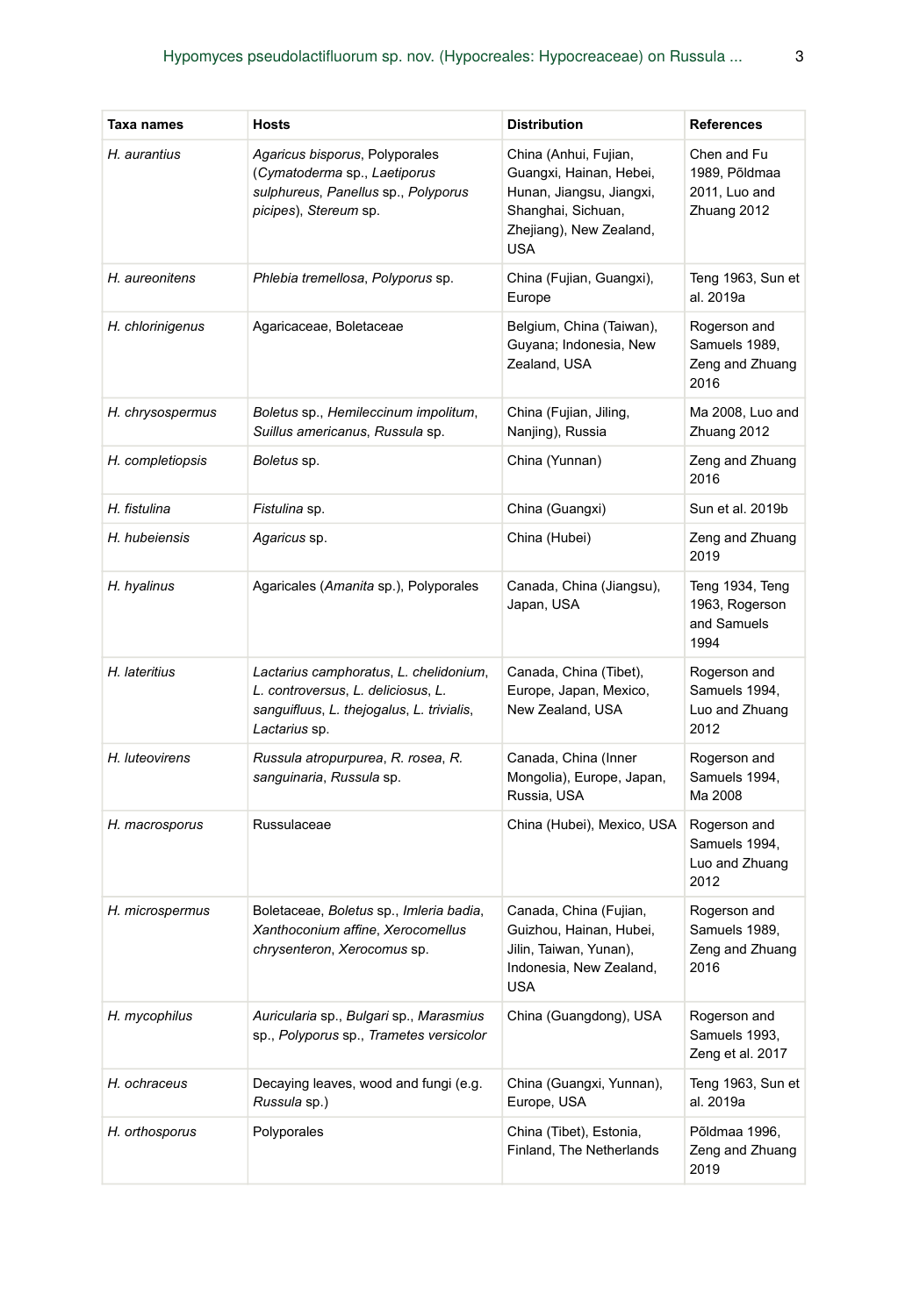| Taxa names                           | Hosts                                                                                                                                      | <b>Distribution</b>                                          | <b>References</b>                                                |
|--------------------------------------|--------------------------------------------------------------------------------------------------------------------------------------------|--------------------------------------------------------------|------------------------------------------------------------------|
| H. papulasporae                      | Geoglossum difforme, G. fallax, G.<br>glabrum, G. nigritum, G. simile,<br>Glutinoglossum glutinosum,<br>Trichoglossum hirsutum, T. walteri | China, USA, New Zealand                                      | Rogerson and<br>Samuels 1985,<br>Sun et al. 2019a                |
| H. polyporinus                       | Auricularia auricula-judae, Polyporales,<br>Trametes versicolor, T. pubescens,<br>Polyporus sp.                                            | Canada, China (Guangxi),<br><b>USA</b>                       | Teng 1963,<br>Rogerson and<br>Samuels 1993                       |
| н.<br>pseudolactifluorum<br>sp. nov. | Russula sp.                                                                                                                                | China (Yunnan)                                               | This study                                                       |
| H. rosellus                          | Agaricus bisporus, Armillaria sp.,<br>Hydnellum sp., Hyphoderma sp.,<br>Mycena sp., Polyporus sp., Russula sp.,<br>Trichaptum sp.          | China (Gansu), Europe,<br>Iran, Japan, Korea, USA            | Tamm and<br>Põldmaa 2013,<br>Sun et al. 2019b                    |
| H. semicircularis                    | Ganoderma sichuanense, Microporus<br>xanthopus                                                                                             | Cuba, China                                                  | Wei and<br>Kirschner 2017,<br>Sun et al. 2019a                   |
| H. sibirinae                         | Aphyllophorales, Boletus sp.,<br>Polyporales                                                                                               | China (Hunan), Indonesia,<br><b>USA</b>                      | Samuels et al.<br>1990, Zeng et al.<br>2017, Sun et al.<br>2019a |
| H. sinicus                           | Schizophyllum sp.                                                                                                                          | China (Anhui)                                                | Zhuang et al.<br>2012                                            |
| H. stephanomatis                     | Humaria hemisphaerica, Humaria sp.                                                                                                         | Canada, China (Hubei),<br>Germany, USA                       | Rogerson and<br>Samuels<br>1985, Zeng and<br>Zhuang 2016         |
| H. subiculosus                       | Polyporaceae (Microporus affinis,<br>Trametes versicolo)                                                                                   | China (Anhui, Beijing,<br>Guangxi, Zhejiang), Cuba,<br>Japan | Rogerson and<br>Samuels 1993,<br>Luo and Zhuang<br>2012          |
| H. succineus                         | Pholiota sp.                                                                                                                               | China (Taiwan), USA                                          | Rogerson and<br>Samuels 1994,<br>Zeng and Zhuang<br>2016         |
| H. tegillum                          | Aphyllophorales, Polyporales                                                                                                               | Brazil, China (Guangxi,<br>Yunnan), Panama, USA              | Rogerson and<br>Samuels 1993,<br>Luo and Zhuang<br>2012          |
| H. triseptatus                       | Bark or associated with an ascomycete;<br>Pyrenomycete                                                                                     | China (Hunan, Guangdong),<br>Gabon                           | Rossman and<br>Rogersson 1981,<br>Zeng et al. 2017               |
| H. yunnanensis                       | Boletus sp.                                                                                                                                | China (Yunnan)                                               | Zeng and Zhuang<br>2016                                          |

Fungicolous fungi play important roles in the processes of the growths and degradations of their hosts. With the rapid development of mushroom industries, the fungicolous fungi on mushrooms have received more and more attention (Hyde et al. 2019). In this paper, we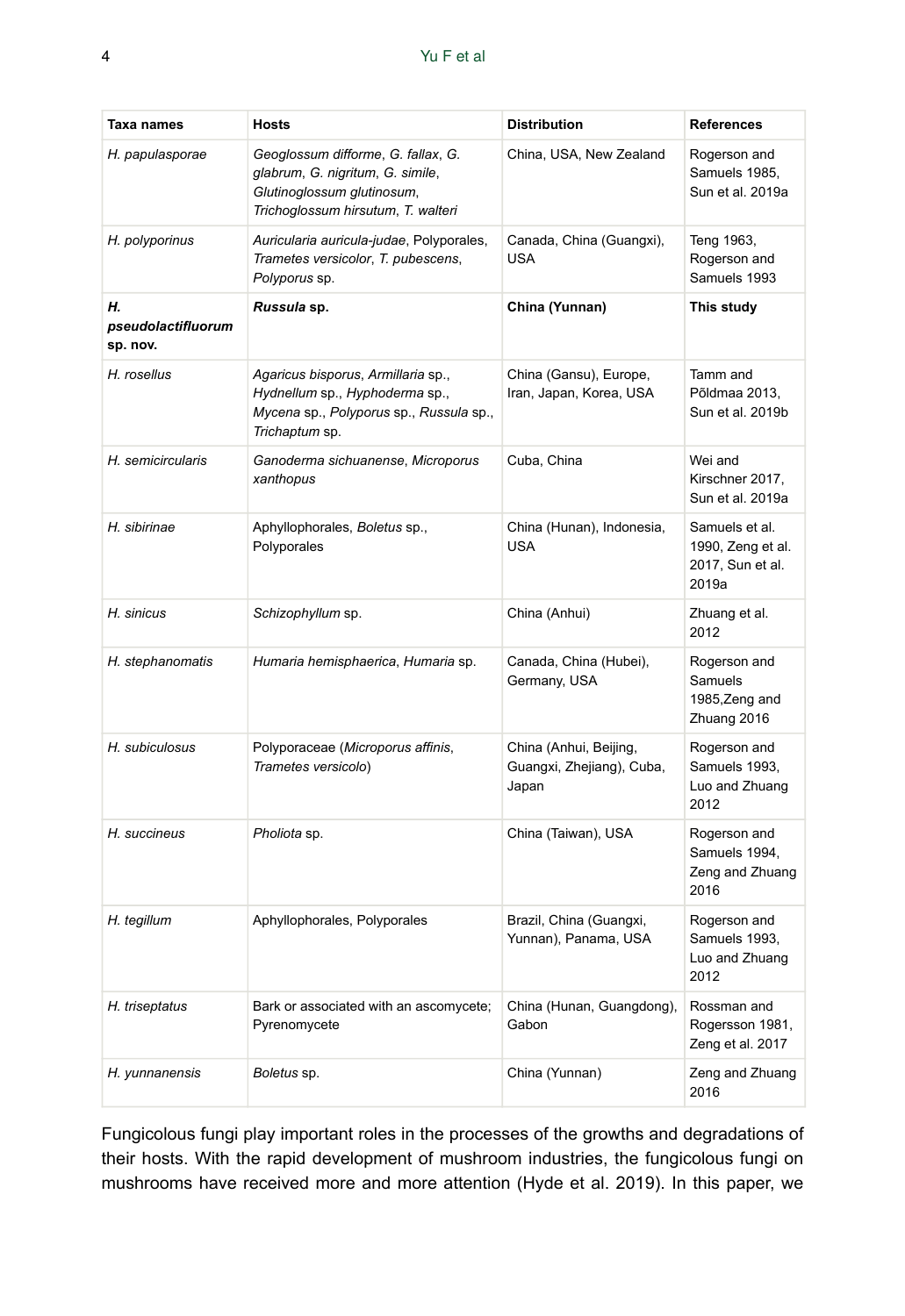introduce a new member of fungicolous fungi, *Hypomyces pseudolactifluorum* sp. nov., on the fruiting bodies of *Russula* sp., collected from Yunnan Province, China. At the same time, we review the species diversity of the genus *Hypomyces* in China.

# **Materials and methods**

### **Collections and Morphology**

*Hypomyces* specimens, including their host mushrooms, were collected in an evergreen broad-leaved forest in Baihualing, Baoshan, Yunnan Province, China. The specimens, as well as collected host mushrooms, were placed on a piece of aluminium foil at first, then rolled the paper into a cylinder, twisted at the ends for sealing and lastly taken back to the laboratory for study (McKnight and McKnight 1997). Colour codes were recorded following those of Kornerup and Wanscher (1978). A Nikon Coolpix P510 camera was used to take photos in the wild. Dried specimens were observed and photographed using an Olympus SZ61 stereomicroscope and a Nikon ECLIPSE Ni compound microscope fitted with a Canon EOS 600D digital camera. Measurements were made using the Tarosoft® Image Frame Work programme v.0.9.7. The colour change of the perithecial wall was tested using 5% potassium hydroxide (KOH). Type specimens are deposited at the Herbarium of Mae Fah Luang University, Thailand (MFLU) and the Herbarium of Cryptogams Kunming Institute of Botany, Chinese Academy of Sciences, PR China (HKAS).

#### **DNA extraction, PCR amplification and sequencing**

The genomic DNA was extracted from the dried materials using the CTAB method (Doyle 1987). Tissues from the ascocarps of parasitic fungi and fruiting bodies of the host mushrooms were used to extract DNA, respectively. Primer pairs ITS1F/ITS4 (White et al. 1990), LR0R/LR5 (Rehner and Samuels 1994, Vilgalys and Hester 1990), *TEF1*-*α* 983f/ *TEF1*-*α* 2218r (Carbone and Kohn 1999, Rehner and Buckley 2005) and RPB2-5f/ RPB2-7cR (Liu et al. 1999) were used for amplification of the ITS, LSU, *TEF1*-*α* and RPB2 gene regions.

PCR was performed in a 25 μl reaction volume: 12.5 μl Taq PCR Master Mix (Abmgood, Richmond, BC, Canada), 1 μl forward primer, 1 μl reverse primer, 1 μl DNA template and 9.5 µl ddH<sub>2</sub>O. For ITS and LSU, PCR reaction conditions are: 8 min at 94°C, followed by 30 s at 94ºC, 30 s at 52ºC and 1 min at 72ºC for 35 cycles and a final extension of 10 min at 72ºC. PCR reaction conditions of *TEF1*-*α* and RPB2 are: 8 min at 94ºC, followed by 1 min at 95ºC, 45 s at 59ºC for RPB2/55ºC for *TEF1*-*α* and 1 min at 72ºC for 35 cycles and a final extension of 10 min at 72ºC. The PCR products were detected using agarose gel electrophoresis and, in the gel documentation system, clear bands were observed. Sequencing was performed by Sangon Biotech (Shanghai) Co. Ltd., PR China; partial impure products were purified using the Cycle-pure-kit (Omega, America) and then cloned into pClone007 Simple vector (TSV-007S from Beijing TsingKe Biotech). Twenty clones of PCR products of each gene were sequenced using the universal primer pairs M13-47/ M13-48.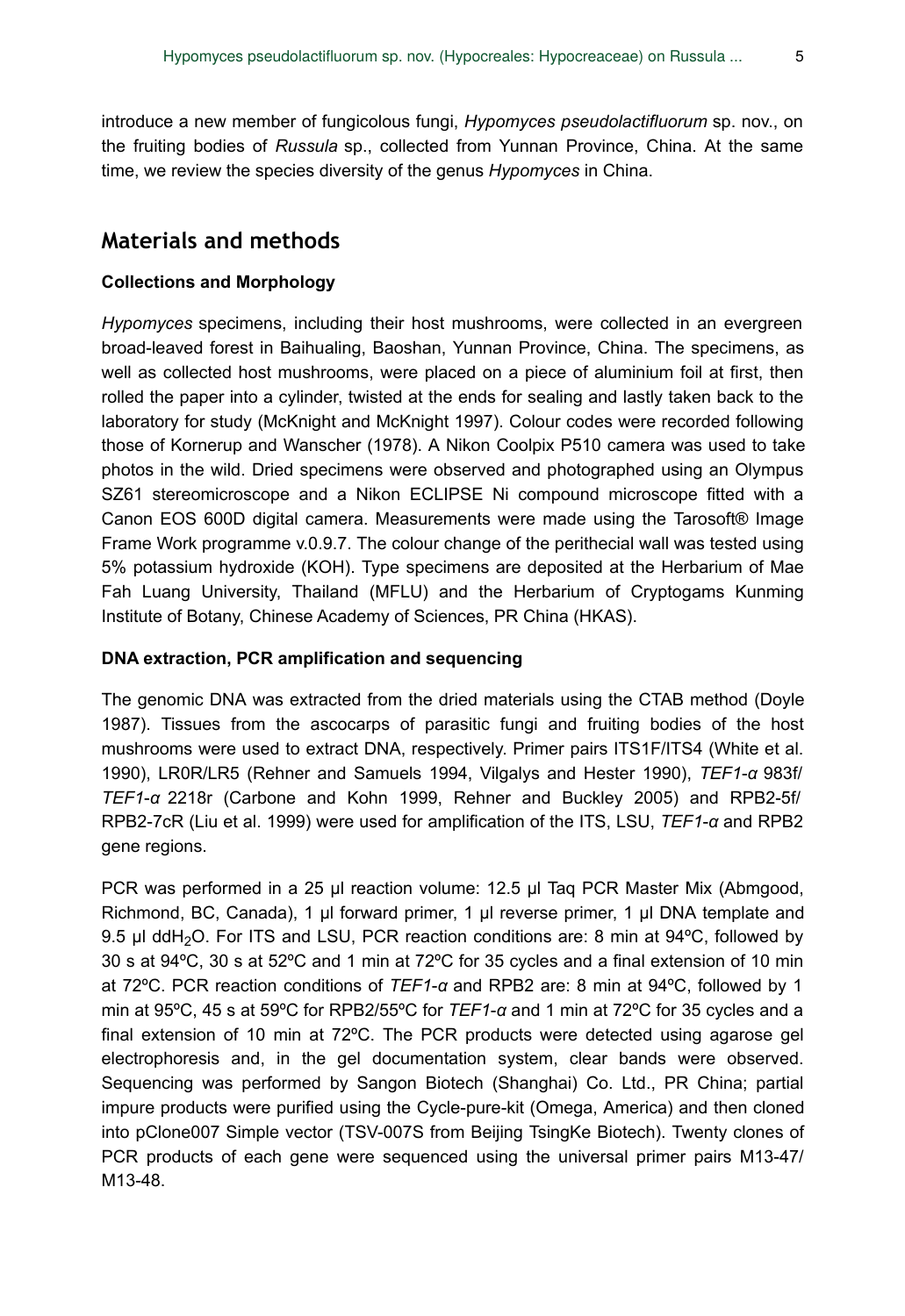#### **Sequence alignment and phylogenetic analyses**

#### **The parasitic fungus**: *Hypomyces pseudolactifluorum* **sp. nov.**

Molecular phylogenetic trees were constructed using our sequencing results of *H. pseudolactifluorum* sp. nov. and the voucher sequences of their allies obtained from NCBI GenBank (Table 2). Two species of *Trichoderma*, *T. hamatum* (DAOM 167057) and *T. viride* (CBS 119325) were used as outgroup taxa. All sequences were assembled and aligned using MAFFT v6.8 (Katoh et al. 2005) and manually edited via BioEdit version 7.0.9 (Hall 1999). Four sequence matrices of ITS, LSU, *TEF1-α* and RPB2 genes, respectively, were compiled. The optimal substitution model for each gene dataset was determined using jModelTest2 under the Akaike information criterion (AIC) (Darriba et al. 2012). The results indicated that the GTR+I+G model (-lnL = 8658.2624) is optimal for the ITS dataset, as well as the TIM1+I+G model  $(-lnL = 4392.5417)$  for LSU, the TrN+I+G model (-lnL = 5751.4959) for *TEF1*-*α* and the model SYM+I+G (-lnL = 6419.6669) for RPB2, respectively. Using the aligned sequence matrices, a combined gene sequence dataset (ITS, LSU, *TEF1-α* and RPB2, orderly) was assembled and aligned and was finally deposited in TreeBASE database [\(http://purl.org/phylo/treebase/phylows/study/](http://purl.org/phylo/treebase/phylows/study/TB2:S26593?x-access-code=152eadfc2292343af7627cfad5c2946c&format=html) [TB2:S26593?x-access-code=152eadfc2292343af7627cfad5c2946c&format=html](http://purl.org/phylo/treebase/phylows/study/TB2:S26593?x-access-code=152eadfc2292343af7627cfad5c2946c&format=html)).

#### Table 2.

Voucher information and GenBank accession numbers for samples appearing in the *Hypomyces* phylogenetic tree. Our sequencing results are displayed in bold. (Label T indicate the sequences from ex-type strains.)

| Taxa names                 | Specimen/               | <b>GenBank accession numbers</b> |            |          |                  | <b>References</b> |
|----------------------------|-------------------------|----------------------------------|------------|----------|------------------|-------------------|
|                            | <b>Strain</b><br>number | <b>ITS</b>                       | LSU        | $TEF1-a$ | RPB <sub>2</sub> |                   |
| Cladobotryum<br>amazonense | CBS 470.80              | MH861285                         | MH873051   |          | $\prime$         | Vu et al. 2019    |
| C. apiculatum              | CBS 174.56 <sup>T</sup> | NR 159770                        | MH869109   | $\prime$ | $\prime$         | Vu et al. 2019    |
| C. asterophorum            | CBS 676.77              | FN859395                         | MH872869   | FN868712 | FN868649         | Põldmaa 2011      |
| C. croceum                 | CBS 231.95              | MH862511                         | MH874154 / |          | $\prime$         | Vu et al. 2019    |
| C. cubitense               | CBS 416.85              | FN859396                         |            | FN868713 | FN868650         | Põldmaa 2011      |
|                            | G.A. m643.w             | FN859397                         | $\prime$   | FN868714 | FN868651         | Põldmaa 2011      |
| C. indoafrum               | TFC 201295              | FN859403                         | FN859403   | FN868721 | FN868657         | Põldmaa 2011      |
| C. multiseptatum           | CBS 472.71 <sup>T</sup> | FN859405                         | MH871991   | FN868723 | FN868659         | Põldmaa 2011      |
| C. obconicum               | CBS 528.81              | MH861373                         | MH873126   |          | $\prime$         | Vu et al. 2019    |
| C. paravirescens           | TFC 97-23 T             | FN859406                         | FN859406   | FN868724 | FN868660         | Põldmaa 2011      |
| C. penicillatum            | CBS 407.80 <sup>T</sup> | FN859407                         | MH873046   | FN868725 | FN868661         | Põldmaa 2011      |
| C. protrusum               | CBS 118999              | FN859408                         | FN859408   | FN868726 | FN868662         | Põldmaa 2011      |
| C. purpureum               | CBS 154.78 <sup>T</sup> | FN859415                         |            | FN868733 | FN868669         | Põldmaa 2011      |
| C. rubrobrunnescens        | CBS 176.92 <sup>T</sup> | FN859416                         | MH874016   | FN868734 | FN868670         | Põldmaa 2011      |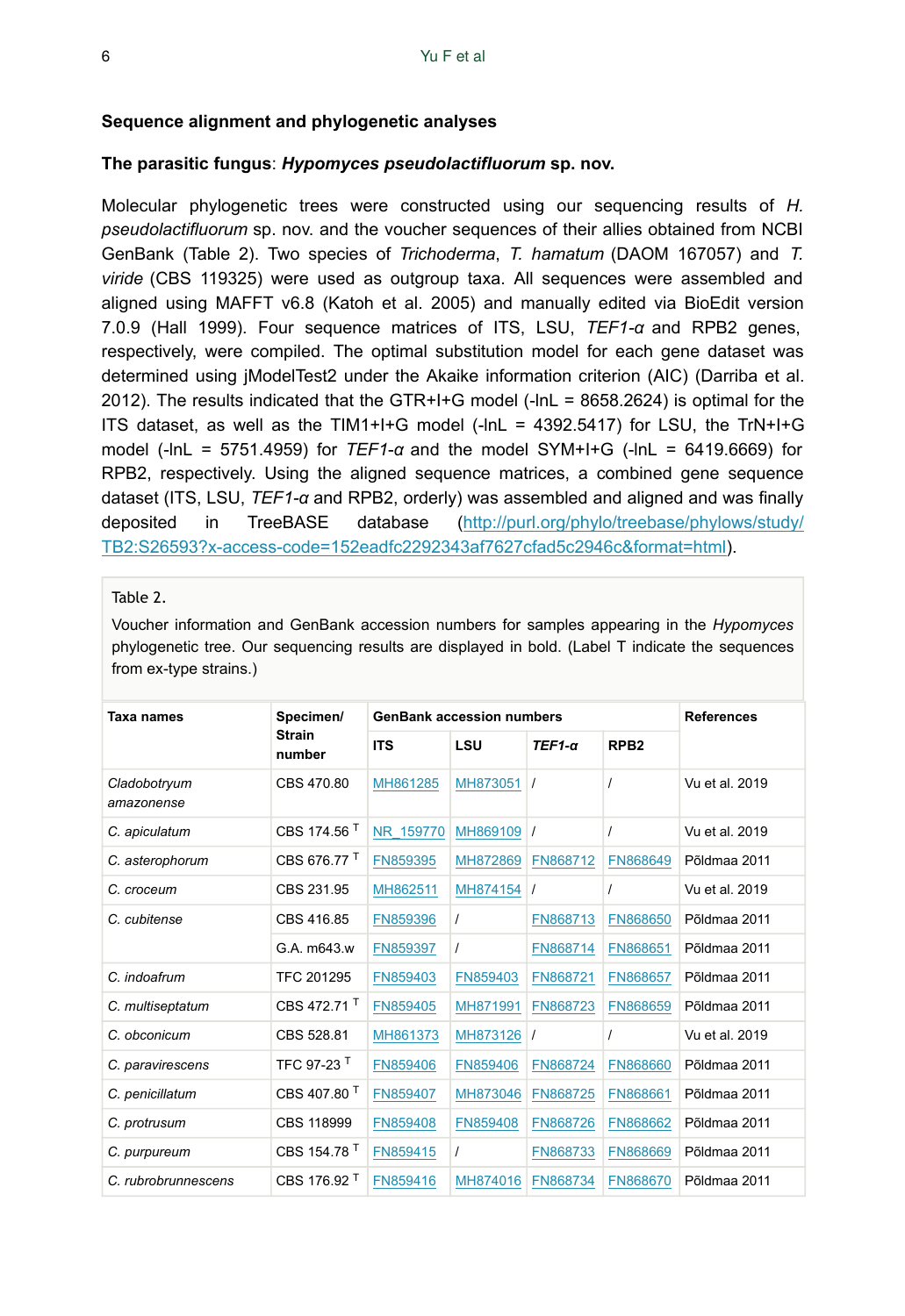| Taxa names            | Specimen/                              | <b>GenBank accession numbers</b> |            |           |                  | <b>References</b> |
|-----------------------|----------------------------------------|----------------------------------|------------|-----------|------------------|-------------------|
|                       | <b>Strain</b><br>number                | ITS                              | LSU        | TEF1-α    | RPB <sub>2</sub> |                   |
| Cladobotryum sp.      | FSU 5046                               | FN859421                         | $\prime$   | FN868739  | FN868675         | Põldmaa 2011      |
| C. stereicola         | CBS 457.71                             | MH860217                         | MH871984 / |           | $\prime$         | Vu et al. 2019    |
| C. tchimbelense       | TFC 201146 <sup>1</sup>                | FN859419                         | FN859419   | FN868737  | FN868673         | Põldmaa 2011      |
| C. tenue              | CBS 152.92 <sup>T</sup>                | FN859420                         | FN859420   | FN868738  | FN868674         | Põldmaa 2011      |
| Hypomyces aconidialis | TFC 201334                             | FN859457                         | FN859457   | FN868775  | FN868711         | Põldmaa 2011      |
|                       | TFC 201215                             | FN859456                         | FN859456   | FN868774  | FN868710         | Põldmaa 2011      |
| H. albidus            | CBS 460.71                             | MH860220                         | MH871987   | $\prime$  | $\prime$         | Vu et al. 2019    |
| H. armeniacus         | TFC 02-86/2                            | FN859424                         | FN859424   | FN868742  | FN868678         | Põldmaa 2011      |
| H. aurantius          | TFC 95-171                             | FN859425                         | FN859425   | FN868743  | FN868679         | Põldmaa 2011      |
| H. australasiaticus   | TFC 03-8 T                             | FN859428                         | FN859428   | FN868746  | FN868681         | Põldmaa 2011      |
|                       | <b>TFC 99-95</b>                       | FN859427                         | $\prime$   | FN868745  | FN868680         | Põldmaa 2011      |
| H. australis          | TFC 2007-18                            | AM779860                         | AM779860   | FN868747  | $\prime$         | Põldmaa 2011      |
| H. boletiphagus       | <b>MFLU</b><br>17-1391                 | MH459152                         | MH459168 / |           | MH464785         | Sun et al. 2019b  |
| H. boletus            | MFLU<br>17-1392                        | MH459153                         | MH459170 / |           | MH464787         | Sun et al. 2019b  |
| H. chlorinigenus      | <b>KSH511</b>                          | KT946843                         | $\prime$   | KU041505  | KU041493         | Otto et al. 2016  |
|                       | $KSH512$ <sup>T</sup>                  | KT946844                         | $\prime$   | KU041506  | KU041494         | Otto et al. 2016  |
| H. completus          | <b>KSH411</b><br>(S172)                | KT946842                         | $\prime$   | KU041504  | KU041492         | Otto et al. 2016  |
|                       | <b>KSH410</b><br>$(S171)$ <sup>T</sup> | KT946841                         | $\prime$   | KU041503  | KU041491         | Otto et al. 2016  |
| H. corticiicola       | CBS 137.71 <sup>T</sup>                | MH860037                         | MH871817 / |           | $\prime$         | Vu et al. 2019    |
| H. dactylarioides     | CBS 141.78 <sup>1</sup>                | FN859429                         | MH872879   | FN868748  | FN868683         | Põldmaa 2011      |
| H. fistulina          | <b>HMAS</b><br>279800 <sup>T</sup>     | MH459154                         | MH459171   | MH464781  | $\prime$         | Sun et al. 2019b  |
| H. gabonensis         | TFC 201156 <sup>T</sup>                | FN859430                         | FN859430   | FN868749  | FN868684         | Põldmaa 2011      |
| H. heterosporus       | CBS 719.88 <sup>T</sup>                | FN859398                         | MH873844   | FN868716  | FN868653         | Põldmaa 2011      |
| H. khaoyaiensis       | G.J.S. 01-304                          | FN859431                         | AJ583483   | FN868750  | FN868685         | Põldmaa 2011      |
| H. lactifluorum       | <b>TAAM 170476</b><br>т                | FN859432                         | EU710768   | FN868751  | EU710773         | Põldmaa 2011      |
| H. laeticolor         | JCM 10758 <sup>T</sup>                 | LC228655                         | LC228712   | $\vert$ / | T                | Sun et al. 2019b  |
| H. luteovirens        | CBS 128483                             | MH864958                         | MH876402 / |           | T                | Vu et al. 2019    |
| H. mycophilus         | CBS 175.56                             | MH857567                         | MH869110 / |           | $\prime$         | Vu et al. 2019    |
| H. odoratus           | G.A. m329                              | FN859434                         | FN859434   | FN868753  | FN868688         | Põldmaa 2011      |
|                       | TFC 200887                             | FN859439                         | $\prime$   | FN868757  | FN868693         | Põldmaa 2011      |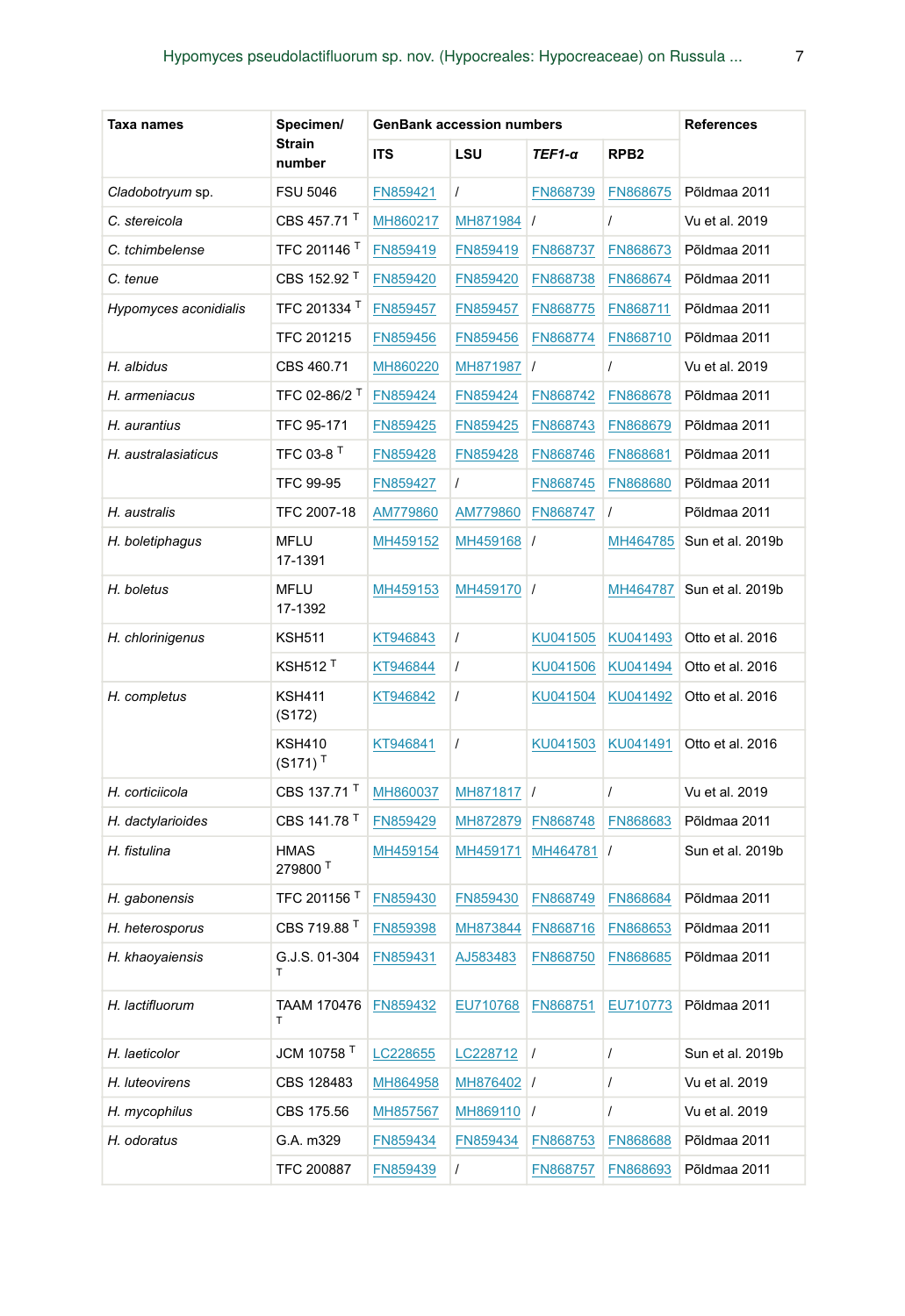| Taxa names                       | Specimen/                          | <b>GenBank accession numbers</b> |            |               |                  | <b>References</b>             |
|----------------------------------|------------------------------------|----------------------------------|------------|---------------|------------------|-------------------------------|
|                                  | <b>Strain</b><br>number            | <b>ITS</b>                       | LSU        | $TEF1-\alpha$ | RPB <sub>2</sub> |                               |
| H. orthosporus                   | 10736                              | MK478468                         | MN044763   | MK484609      | $\prime$         | Zeng and Zhuang<br>2019       |
| H. penicillatus                  | <b>NBRC</b><br>100524              | LC146740                         | LC146740   | $\prime$      | $\prime$         | Sun et al. 2019b              |
| H. pseudolactifluorum<br>sp.nov. | <b>MFLU</b><br>$20 - 0265$         | MT260402                         | MT260399   | MT259361      | MT259359         | This study                    |
|                                  | <b>MFLU</b><br>20-0266             | MT260403                         | MT260400   | MT259362      | MT259360         | This study                    |
| H. polyporinus                   | ATCC 76479                         | AF543771                         | AF543793   | AF543784      | $\prime$         | Currie et al. 2003            |
| H. pseudocorticiicola            | JCM 12654 <sup>T</sup>             | LC228663                         | LC228721   | T             | $\prime$         | Sun et al. 2019b              |
| H. rosellus                      | TFC 201071                         | FN859443                         | FN859443   | FN868762      | FN868697         | Põldmaa 2011                  |
| H. samuelsii                     | CBS 536.88                         | FN859444                         | $\prime$   | FN868763      | FN868698         | Põldmaa 2011                  |
|                                  | TFC 2007-23                        | FN859451                         | FN859451   | FN868769      | FN868705         | Põldmaa 2011                  |
| H. semicircularis                | CBS 705.88 <sup>T</sup>            | FN859417                         | MH873843   | FN868735      | FN868671         | Põldmaa 2011                  |
| H. semitranslucens               | CBS 458.71                         | MH860218                         | MH871985 / |               | $\overline{I}$   | Vu et al. 2019                |
|                                  | CBS 821.70                         | MH859960                         | MH871759 / |               | $\prime$         | Vu et al. 2019                |
| H. sibirinae                     | CBS 744.88                         | MH862151                         | AJ459304   | $\prime$      | $\prime$         | Vu et al. 2019                |
| H. sinicus                       | <b>HMAS</b><br>251317 <sup>T</sup> | NR 156252                        | MN044986   | MK484610      | $\prime$         | Zhuang et al. 2012            |
| H. stephanomatis                 | G.J.S. 88-50                       | $\prime$                         | AF160243   | AF534632      | AF545566         | Põldmaa et al.<br>2000        |
| H. subiculosus                   | TFC 97.166                         | FN859452                         | $\prime$   | FN868770      | FN868706         | Põldmaa 2011                  |
| H. tubariicola                   | CBS 115.79 <sup>T</sup>            | KU382164                         | MH872953   | $\prime$      | $\prime$         | Vu et al. 2019                |
|                                  | CBS 225.84                         | KU382162                         | KU382220   | $\prime$      | $\overline{I}$   | Zare and Gams<br>2016         |
| H. virescens                     | G.A. i1906 <sup>T</sup>            | FN859454                         | $\prime$   | FN868772      | FN868708         | Põldmaa 2011                  |
|                                  | G.A. i1899                         | FN859453                         | $\prime$   | FN868771      | FN868707         | Põldmaa 2011                  |
| Sepedonium<br>ampullosporum      | CBS 392.52 <sup>T</sup>            | MH857094                         | MH868629   | $\prime$      | $\overline{I}$   | Vu et al. 2019                |
| S. chalcipori                    | CBS 278.92                         | MH862358                         | MH874023 / |               | $\overline{I}$   | Vu et al. 2019                |
|                                  | CBS 148.92 <sup>T</sup>            | MH862347                         | MH874014 / |               | $\prime$         | Vu et al. 2019                |
| S. tulasneanum                   | CBS 940.69                         | MH859489                         | MH871270 / |               | $\overline{I}$   | Vu et al. 2019                |
| Trichoderma hamatum              | <b>DAOM</b><br>167057 <sup>T</sup> | EU280124                         | HM466686   | AF534620      | AF545548         | Hoyos-Carvajal et<br>al. 2009 |
| T. viride                        | CBS 119325 <sup>T</sup>            | DQ677655                         | $\prime$   | DQ672615      | EU711362         | Jaklitsch et al.<br>2006      |

Maximum Likelihood (ML) analysis was performed using IQ-Tree (Nguyen et al. 2014, Chernomor et al. 2016) with the computing models listed above and a bootstrap test of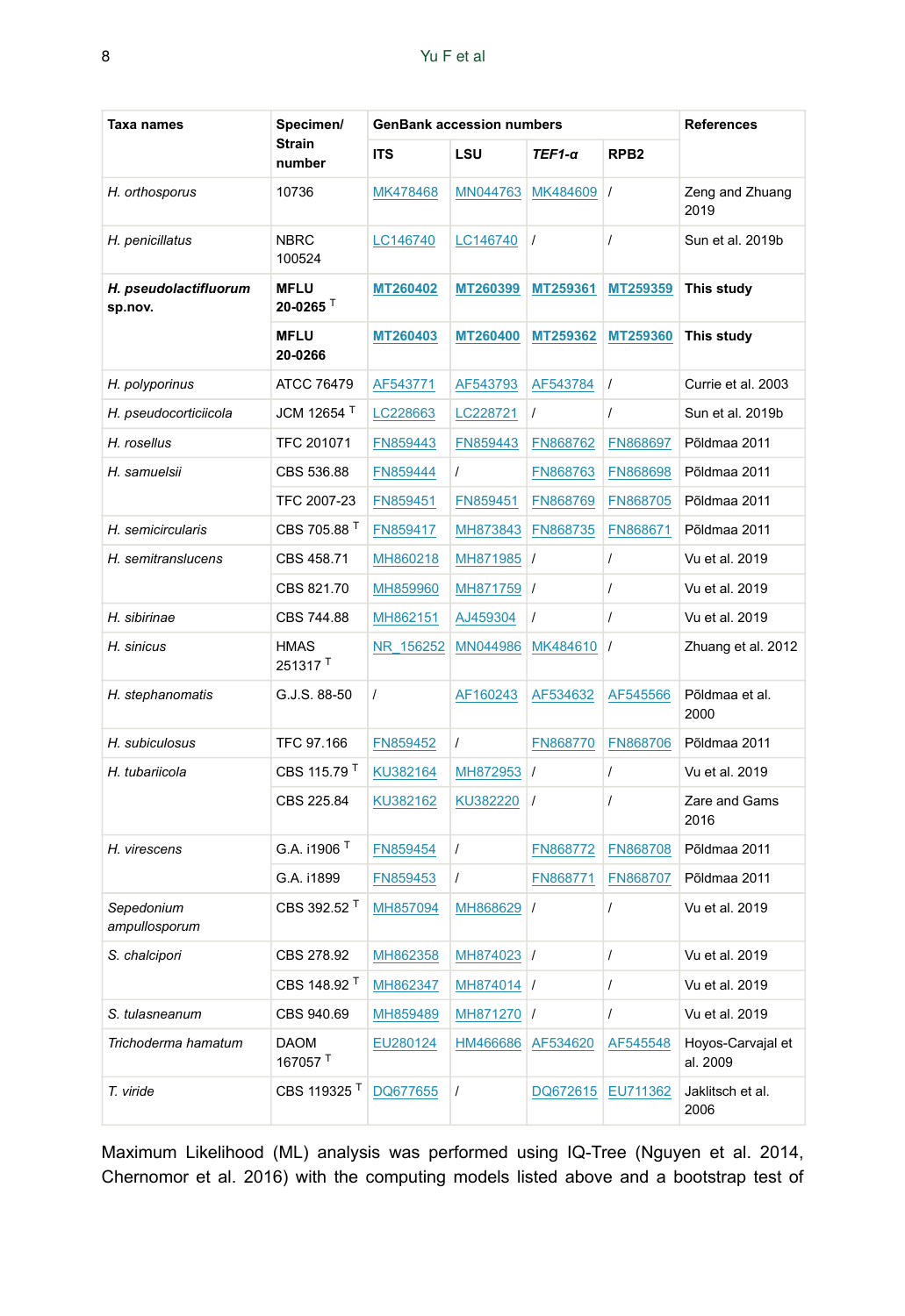1000 replicates. Bayesian Inference (BI) analysis was carried out using MrBayes v3.2.6 (Ronquist et al. 2012). The TIM1 and TrN substitution models were replaced by the GTR model (Huelsenbeck and Rannala 2004). Four simultaneous Markov Chain Monte Carlo (MCMC) chains were run for random trees of 10,000,000 generations and were sampled by every 100 generations. The computing was stopped when the standard deviation of the split frequencies fell below 0.01 and ESS values > 200. Subsequently, phylogenetic trees were summarised and posterior probabilities (PP) were performed using MCMC by discarding the first 25% generations as "burn-in" (Huelsenbeck and Ronquist 2001). Gaps were treated as missing data. Phylogenetic trees were viewed in FigTree v.1.4.2 [\(http://tree.bio.ed.ac.uk/software/figtree\)](http://tree.bio.ed.ac.uk/software/figtree/).

#### **The host mushroom:** *Russula* **sp.**

Voucher sequences (ITS gene) for phylogenetic analyses of the host mushroom and its allies were obtained from our sequencing results and GenBank databases (Li et al. 2020) (Table 3). Five species of *Russula* subg. *Compactae*, *R. acrifolia, R*. *adusta, R*. *eccentrica, R*. *nigricans* and *R. subnigricans* were selected as the outgroup taxa. Sequence alignment and phylogenetic analyses followed those of the parasitic fungus above. ML analysis was performed using IQ-Tree with TVM+I+G model (-lnL = 5298.7964) (Nguyen et al. 2014, Chernomor et al. 2016). The ITS sequence matrix of the host mushroom and its allies were deposited in the TreeBASE database [\(http://purl.org/phylo/treebase/phylows/study/](http://purl.org/phylo/treebase/phylows/study/TB2:S26693?x-access-code=2e445b17aebe1f93266051a8920ae62f&format=html) [TB2:S26693?x-access-code=2e445b17aebe1f93266051a8920ae62f&format=html\)](http://purl.org/phylo/treebase/phylows/study/TB2:S26693?x-access-code=2e445b17aebe1f93266051a8920ae62f&format=html).

#### Table 3.

Voucher information and GenBank accession numbers for samples appearing in the *Russula* phylogenetic tree. Our sequencing results are displayed in bold.

| Taxa names              | Specimen/Strain number | <b>GenBank accession</b> | <b>References</b>       |
|-------------------------|------------------------|--------------------------|-------------------------|
| Russula acrifolia       | TUB UE12.09.2003-3     | DQ421998                 | Eberhardt 2002          |
| R. adusta               | <b>PC 547RUS27</b>     | AY061652                 | Miller and Buyck 2002   |
| R aff chloroides        | FH 12273               | KT934015                 | Looney et al. 2016      |
| R. brevipes             | SMI329                 | FJ845429                 | Kranabetter et al. 2009 |
| R. brevipes             | JS160927-01            | MG407682                 | GenBank                 |
| R. brevipes             | <b>TENN 070667</b>     | KY848511                 | Looney et al. 2018      |
| R. brevipes var. acrior | JMP 0058               | EU819422                 | Palmer et al. 2008      |
| R. byssina              | <b>HGAS-MF 009907</b>  | MN648951                 | Li et al. 2020          |
| R. byssina              | <b>HGAS-MF009921</b>   | MN648949                 | Li et al. 2020          |
| R. byssina              | <b>HGAS-MF 009913</b>  | MN648950                 | Li et al. 2020          |
| R. cascadensis          | <b>UBC F30189</b>      | KX812838                 | Bazzicalupo 2018        |
| R. cascadensis          | <b>UBC F19691</b>      | HM240541                 | Buyck et al. 2017       |
| R. cf. angustispora     | PC BB2004-252          | EU598152                 | GenBank                 |
| R. cf. brevipes         | F 28785                | MH718203                 | GenBank                 |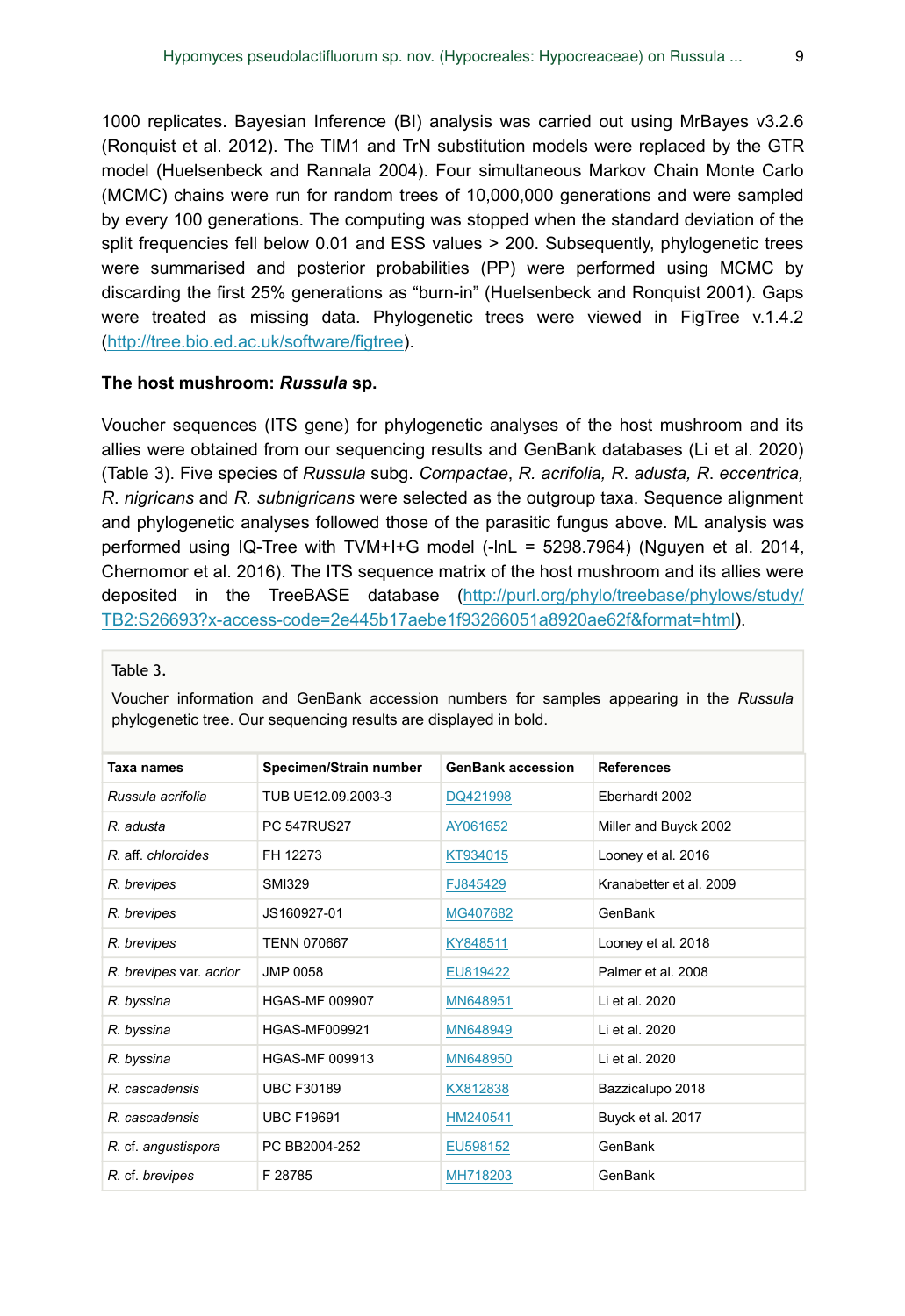| Taxa names      | Specimen/Strain number | <b>GenBank accession</b> | References                    |
|-----------------|------------------------|--------------------------|-------------------------------|
| R. cf. brevipes | F CDW47                | GQ166868                 | GenBank                       |
| R. cf. brevipes | GO 2009-276            | KC152212                 | GenBank                       |
| R. cf. delica   | <b>UBC F30260</b>      | KX812852                 | Bazzicalupo 2018              |
| R. chloroides   | PC 205RUS24            | AY061663                 | Miller and Buyck 2002         |
| R. chloroides   | <b>UBC F20353</b>      | KC581331                 | GenBank                       |
| R. chloroides   | RUS-12091401           | KF432954                 | Wisitrassameewong et al. 2014 |
| R. cremicolor   | <b>HGAS-MF 009901</b>  | MN648955                 | Li et al. 2020                |
| R. cremicolor   | <b>HGAS-MF 009908</b>  | MN648952                 | Li et al. 2020                |
| R. cremicolor   | <b>HGAS-MF 009912</b>  | MN648953                 | Li et al. 2020                |
| R. cremicolor   | <b>HGAS-MF 009919</b>  | MN648954                 | Li et al. 2020                |
| R. delica       | hue22 (TUB)            | AF418605                 | Eberhardt 2002                |
| R. delica       | FH 12-272              | KF432955                 | Wisitrassameewong et al. 2014 |
| R. delica       | HA 2015-004            | KX263000                 | Aghajani et al. 2017          |
| R. delica       | PC 496RUS26            | AY061671                 | Miller and Buyck 2002         |
| R. delica       | TUB hue22              | AF418605                 | Eberhardt 2002                |
| R. delica       | <b>UBC F30263</b>      | KX812842                 | Bazzicalupo 2018              |
| R. delica       | RMUKK 37               | KX267630                 | GenBank                       |
| R. delica       | KA 12-1327             | KR673555                 | Kim et al. 2015               |
| R. delica       | <b>HMJAU 32182</b>     | KX094989                 | Liu et al. 2017               |
| R. eccentrica   | <b>HCCN 23685</b>      | KC699778                 | Park et al. 2014              |
| R. japonica     | <b>MHHNU 31049</b>     | MK167414                 | Chen and Zhang 2019           |
| R. japonica     | <b>HGAS-MF 009923</b>  | MN648957                 | Li et al. 2020                |
| R. japonica     | <b>HGAS-MF 009915</b>  | MN648956                 | Li et al. 2020                |
| R. leucocarpa   | <b>HGAS-MF 009910</b>  | MN648948                 | Li et al. 2020                |
| R. leucocarpa   | <b>HGAS-MF 009916</b>  | MN648947                 | Li et al. 2020                |
| R. littoralis   | PC 1222IS87            | AY061702                 | Miller and Buyck 2002         |
| R. marangania   | MEL 2293694            | EU019930                 | Lebel and Tonkin 2007         |
| R. nigricans    | TUB fo46761            | AF418607                 | Eberhardt 2002                |
| R. pallidospora | PC 2-1221IS85          | AY061701                 | Miller and Buyck 2002         |
| R. pumicoidea   | MEL T-14771            | EU019931                 | Lebel and Tonkin 2007         |
| R. sinuata      | MEL H4755              | EU019943                 | Lebel and Tonkin 2007         |
| R. subnigricans | MHHNU ZP6932           | EF534351                 | Yin et al. 2008               |
| R. vesicatoria  | PC 0124666             | KY800359                 | Buyck et al. 2017             |
| Russula sp.     | MFLU 20-0265 (host)    | MT755627                 | In this study                 |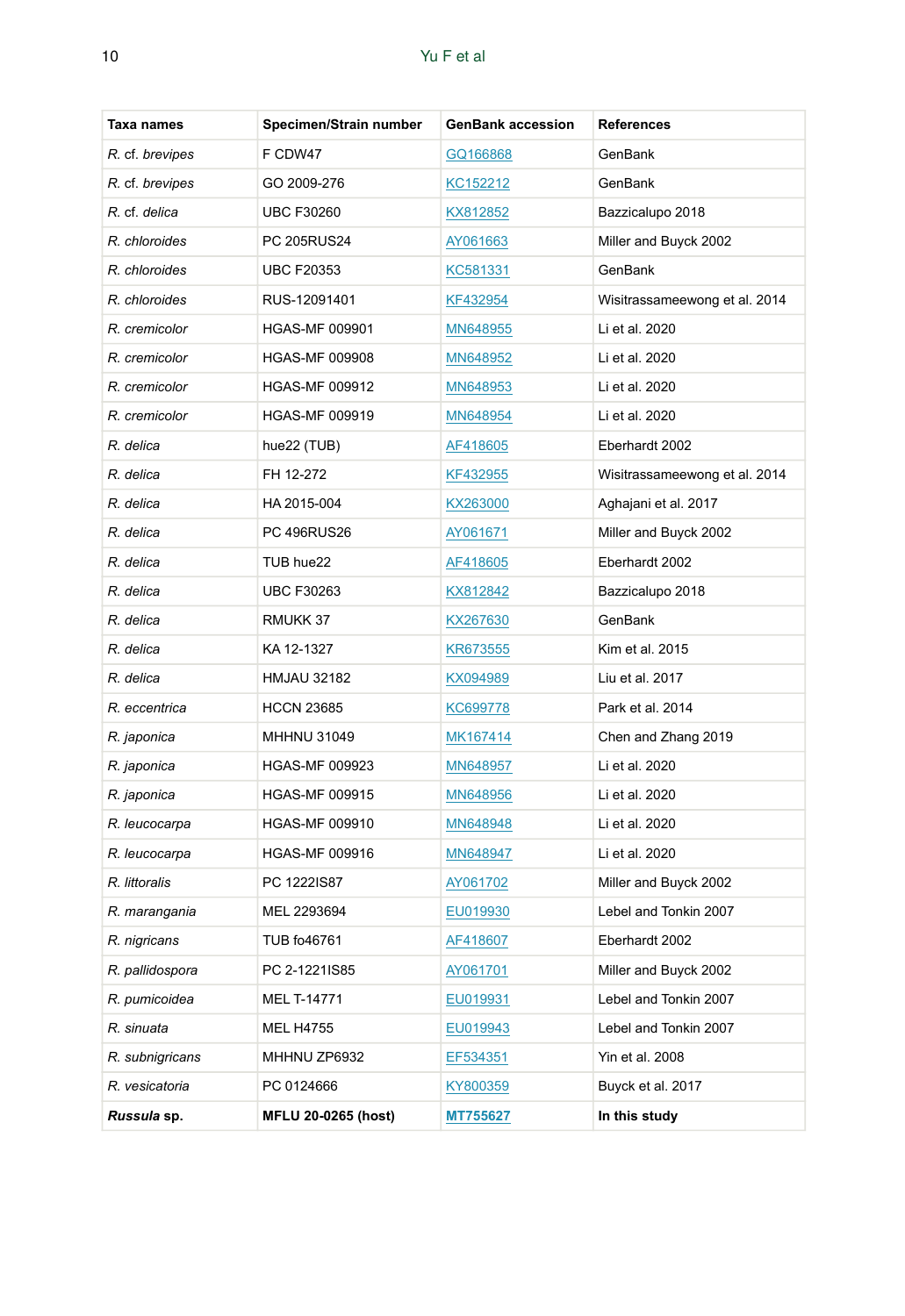# **Taxon treatment**

## *Hypomyces pseudolactifluorum* **F. M. Yu, Q. Zhao & K. D. Hyde, sp. nov.**

## **Materials**

#### *Holotype:*

a. scientificName: *Hypomyces pseudolactifluorum*; country: China; stateProvince: Yunnan; locality: Baoshan, Longyang, Baihualing; verbatimElevation: 2094m; locationRemarks: label transliteration: "Yunnan, Baoshan, Longyang, Baihualing, on *Russula* sp., 20 July 2018, Jian-Wei Liu; [云南保山百花岭 2094 m, 2018.07.20, 刘建伟]; verbatimCoordinates: 25°17.931'N, 98°47.0718'E; decimalLatitude: 25.2989; decimalLongitude: 98.7845; georeferenceProtocol: label; lifeStage: Telemorph; catalogNumber: MFLU 20-0265; recordedBy: Jian-Wei Liu; identifiedBy: Feng-Ming Yu; dateIdentified: 2019

#### *Paratype:*

a. scientificName: *Hypomyces pseudolactifluorum*; country: China; stateProvince: Yunnan; locality: Baoshan, Longyang, Baihualing; verbatimElevation: 2094m; locationRemarks: label transliteration: "Yunnan, Baoshan, Longyang, Baihualing, on *Russula* sp., 20 July 2018, Jian-Wei Liu; [云南保山百花岭 2094 m, 2018.07.20, 刘建伟]; verbatimCoordinates: 25°17.931'N, 98°47.0718'E; decimalLatitude: 25.2989; decimalLongitude: 98.7845; georeferenceProtocol: label; lifeStage: Telemorph; catalogNumber: MFLU 20-0266; recordedBy: Jian-Wei Liu; identifiedBy: Feng-Ming Yu; dateIdentified: 2019

#### *Isotype:*

a. scientificName: *Hypomyces pseudolactifluorum*; country: China; stateProvince: Yunnan; locality: Baoshan, Longyang, Baihualing; verbatimElevation: 2094m; locationRemarks: label transliteration: "Yunnan, Baoshan, Longyang, Baihualing, on *Russula* sp., 20 July 2018, Jian-Wei Liu; [云南保山百花岭 2094 m, 2018.07.20, 刘建伟]; verbatimCoordinates: 25°17.931'N, 98°47.0718'E; decimalLatitude: 25.2989; decimalLongitude: 98.7845; georeferenceProtocol: label; lifeStage: Telemorph; catalogNumber: HKAS 107300; recordedBy: Jian-Wei Liu; identifiedBy: Feng-Ming Yu; dateIdentified: 2019

## **Description**

Index Fungorum number: **IF557817**

**Sexual morph. Subiculum** light yellow (4A4–5) when fresh and pale orange, light orange to brownish-orange (5A3–4, 5C4, 6C6) after being dried, usually covering the pileus, stipe and deformed gills of the host mushroom. **Perithecia** aggregated, semiimmersed to immersed in subiculum, except for their erumpent papilla, yellowish-brown to dark brown (5E6, 6E6, 6F6–8), pyriform to subglobose,  $262-484 \times 136-284$  µm; perithecial wall 12–25 μm thick, single-layer, cells 9–22 × 4–8 μm. **Papilla** prominent, 129–177 μm high, at base 135–284 μm wide. **Asci** 8-spored, cylindrical, 147–222 × 4– 9 μm; apex thickened, 4.9–6.0 wide and 2.5-3.0 μm high. **Ascospores** uniseriate and with ends overlapping, fusiform,  $30-38 \times 6-8$  µm, single-septate, septum median and with dense verrucae and prominently apiculate, apiculi 4.5–8.0 μm long, straight or curved. **Asexual morph**: unknown. (Fig. 1)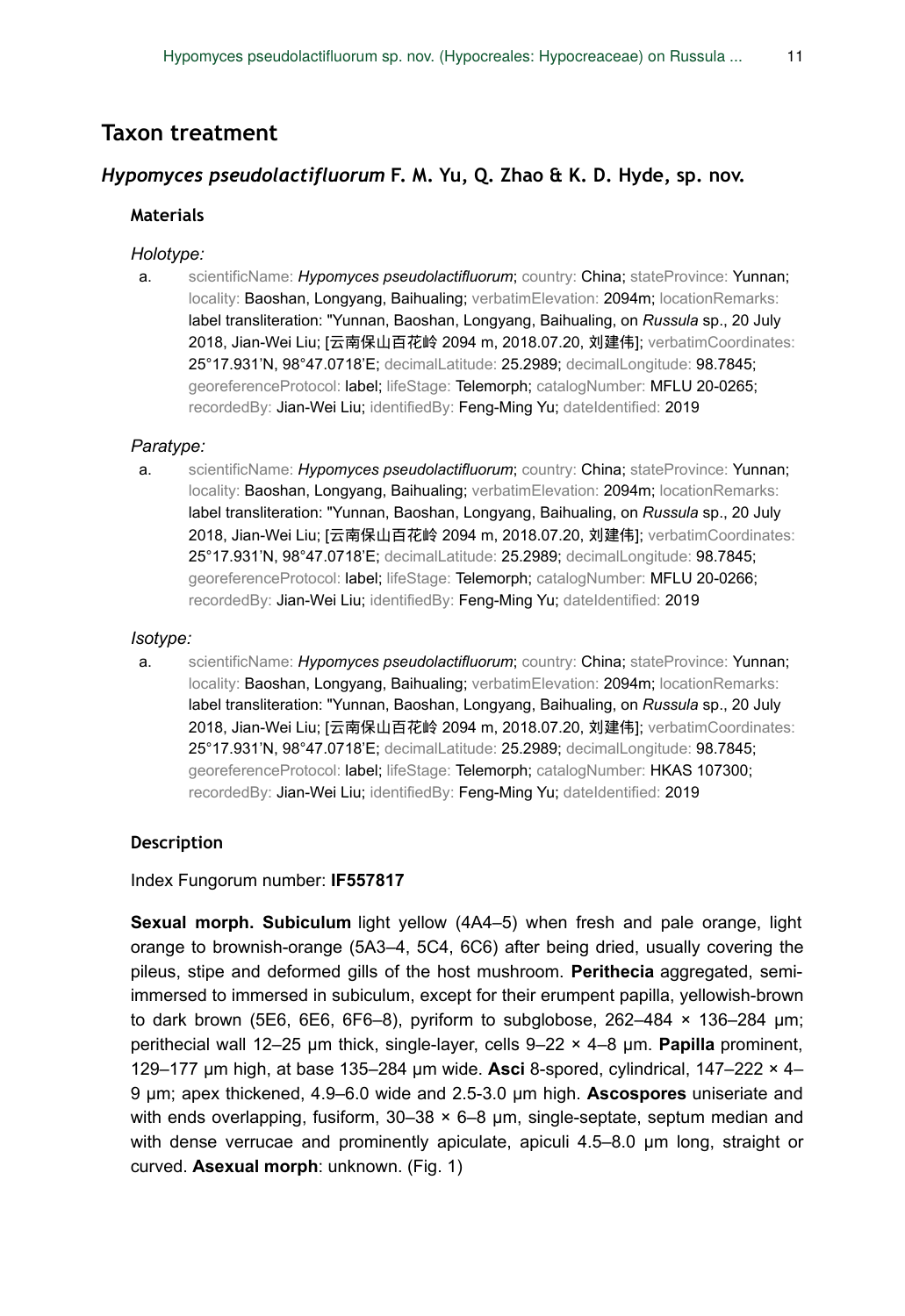

## Figure 1. doi

*Hypomyces pseudolactifluorum* sp. nov.. a: The host mushroom (*Russula* sp.); b-e: Perithecia embedded in subiculum effused over the substratum; d-e: Median sections of an ascoma; f: Section of peridium; g-l: Asci with ascospores; m-t: Ascospores. Scale bars: a = 5 cm; b = 1 mm; c = 200 μm; d, e = 100 μm; f, g= 50 μm; h - l = 20 μm; m - t = 10 μm.

### **Diagnosis**

The new species is similar to *Hypomyces lactifluorum* on *Russula* and *Lactarius* spp. from North America (Rogerson and Samuels 1994), but has smaller perithecia and shorter asci. The main differences of the two species are compared in Table 4.

## Table 4.

Main differences between *Hypomyces lactifluorum* and *H. pseudolactifluorum* sp. nov..

|           | H. lactifluorum<br>(Rogerson and Samuels 1994)                                                                                                                                      | H. pseudolactifluorum                                                                                                                   |
|-----------|-------------------------------------------------------------------------------------------------------------------------------------------------------------------------------------|-----------------------------------------------------------------------------------------------------------------------------------------|
| Subiculum | Pale yellowish-orange to bright orange (young),<br>in age becoming deep red, reddish-purple to<br>very dark purple (old), occasionally fading to<br>pink, turning purple in 3% KOH. | Light yellow (4A4–5) when fresh, and pale<br>orange to light orange to brownish-orange<br>(5A3-4, 5C4, 6C6) after being dried, KOH (-). |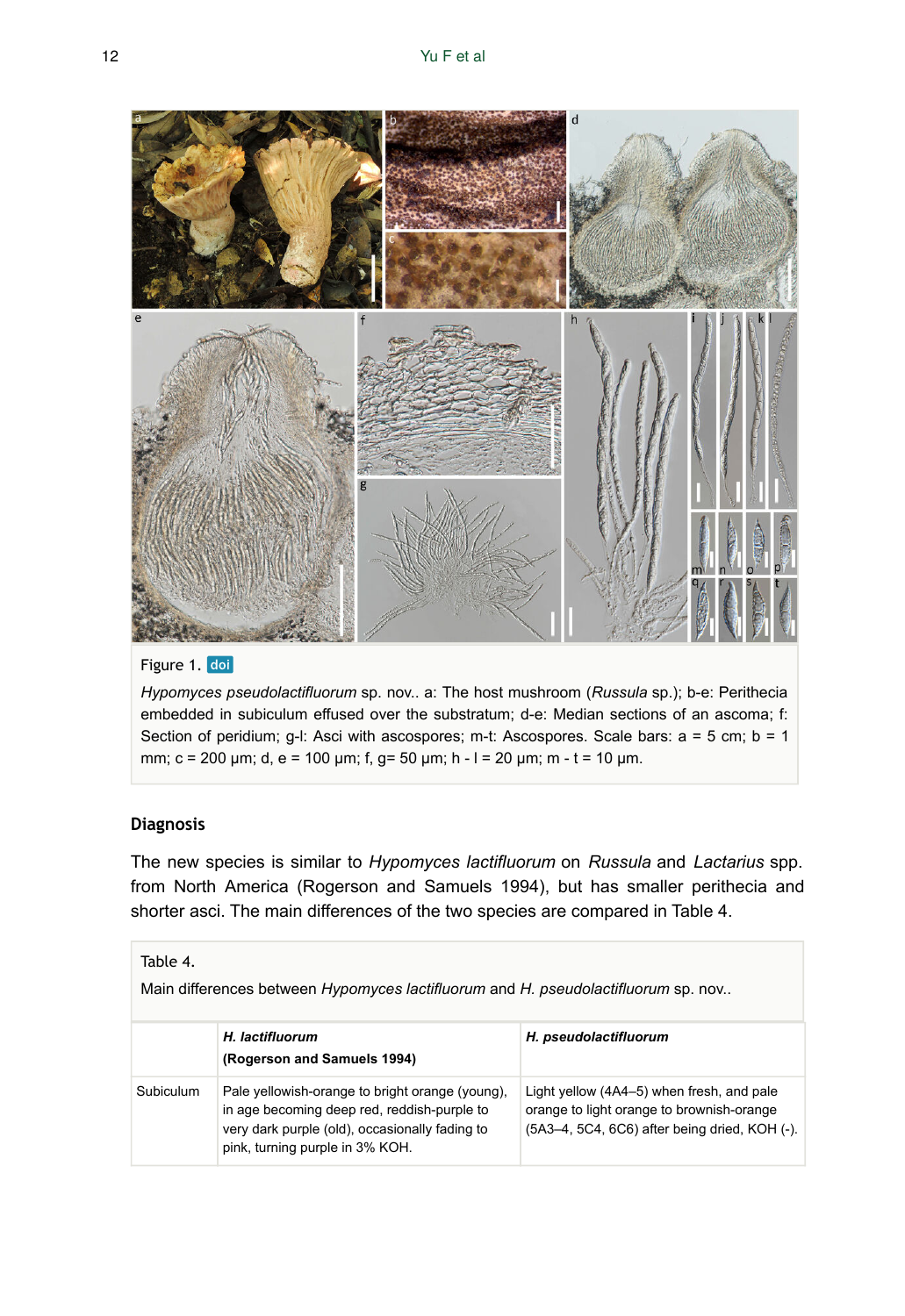|                  | H. lactifluorum<br>(Rogerson and Samuels 1994)                               | H. pseudolactifluorum                                                                               |
|------------------|------------------------------------------------------------------------------|-----------------------------------------------------------------------------------------------------|
| Perithecia       | Ovate to obpyriform, deep orange to reddish-<br>purple, 400-600 × 200-450 µm | Pyriform to subglobose, yellowish-brown to<br>dark brown (5E6, 6E6, 6F6-8), 262-484 x<br>136-284 um |
| Embedded<br>type | Immersed except for papilla                                                  | Semi-immersed to immersed except for<br>papilla                                                     |
| Papilla          | Averaging 120 µm high, 120 µm wide                                           | 129–177 $\mu$ m high and 135–284 $\mu$ m wide at<br>base                                            |
| Asci             | Long cylindrical, $200-260 \times 5-10 \mu m$                                | Cylindrical, $147-222 \times 4-8.5 \mu m$                                                           |
| Ascospores       | Fusiform, 1-septate, $35-40 \times 4.5-7$ um                                 | Fusiform, 1-septate, $30-38 \times 5.5-8 \mu m$                                                     |
| Apiculi          | 4.5 $-7.5$ µm long                                                           | $4-6 \mu m$ long                                                                                    |
| Hosts            | Russula and Lactarius spp.                                                   | Russula sp.                                                                                         |
| Distribution     | North America                                                                | P.R. China (Yunnan)                                                                                 |

## **Etymology**

Referring to the most closely-related species, *Hypomyces lactifluorum.*

#### **Distribution**

PR CHINA (Yunnan).

#### **Host**

On the fruiting bodies of *Russula* sp. that grew on the humus layer in an evergreen broad-leaved forest of a rainforest. The host mushrooms: basidiocarps medium-sized and infundibuliform, pilei 63−77 mm in diameter. As serious degradation has occurred, the colour and other characters of the host mushrooms cannot be determined. Molecular phylogenetic evidence indicates it is a *Russula* species.

### **Notes**

Only sexual morph had been discovered on the hosts (*Russula* sp.) of the new species.

# **Analysis**

### **Phylogenetic analyses**

### **Parasitic fungus**: *Hypomyces pseudolactifluorum* **sp. nov**

The combined ITS+LSU+*TEF1-α*+RPB2 sequence dataset (excluding the outgroup taxa) contains 3,262 characters (709 for ITS, 893 for LSU, 921 for *TEF1-α* and 739 for RPB2) from 56 *Hypomyces* species and two *Trichoderma* species. Amongst them, 2,246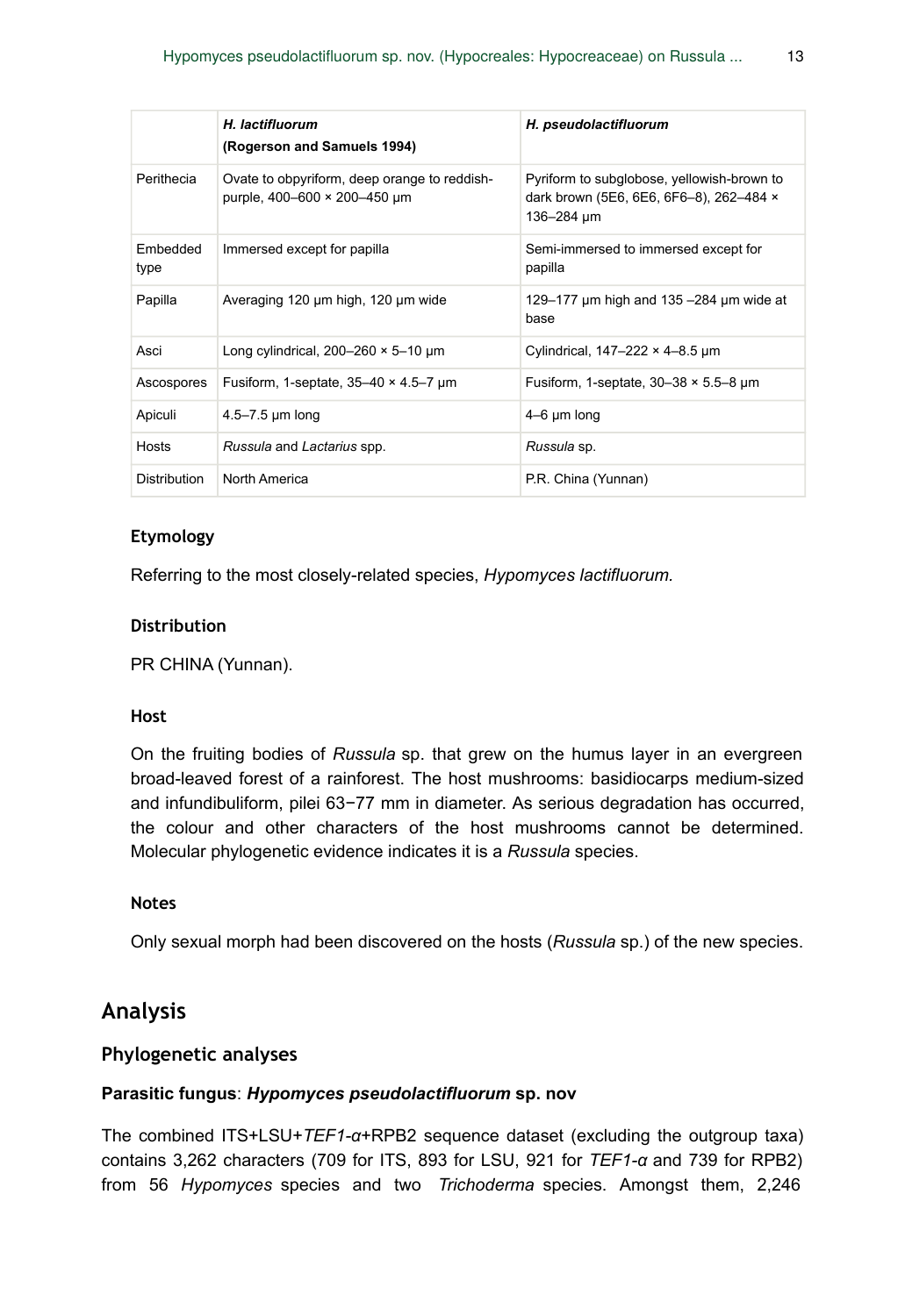characters are constant, 209 variable characters are parsimony-uninformative and 807 characters are parsimony-informative. The ML and BI analyses resulted in trees with similar topology and support values and the ML tree is shown in Fig. 2.



## Figure 2. doi

ML tree of *Hypomyces pseudolactifluorum* sp. nov. and its allies generated from a combined ITS, LSU,*TEF1-α* and RPB2 gene sequence dataset. Supporting values of MLBP (left, greater than 75%) and BIBP (right, greater than 0.9) are shown at the nodes, respectively. The new species is marked in red.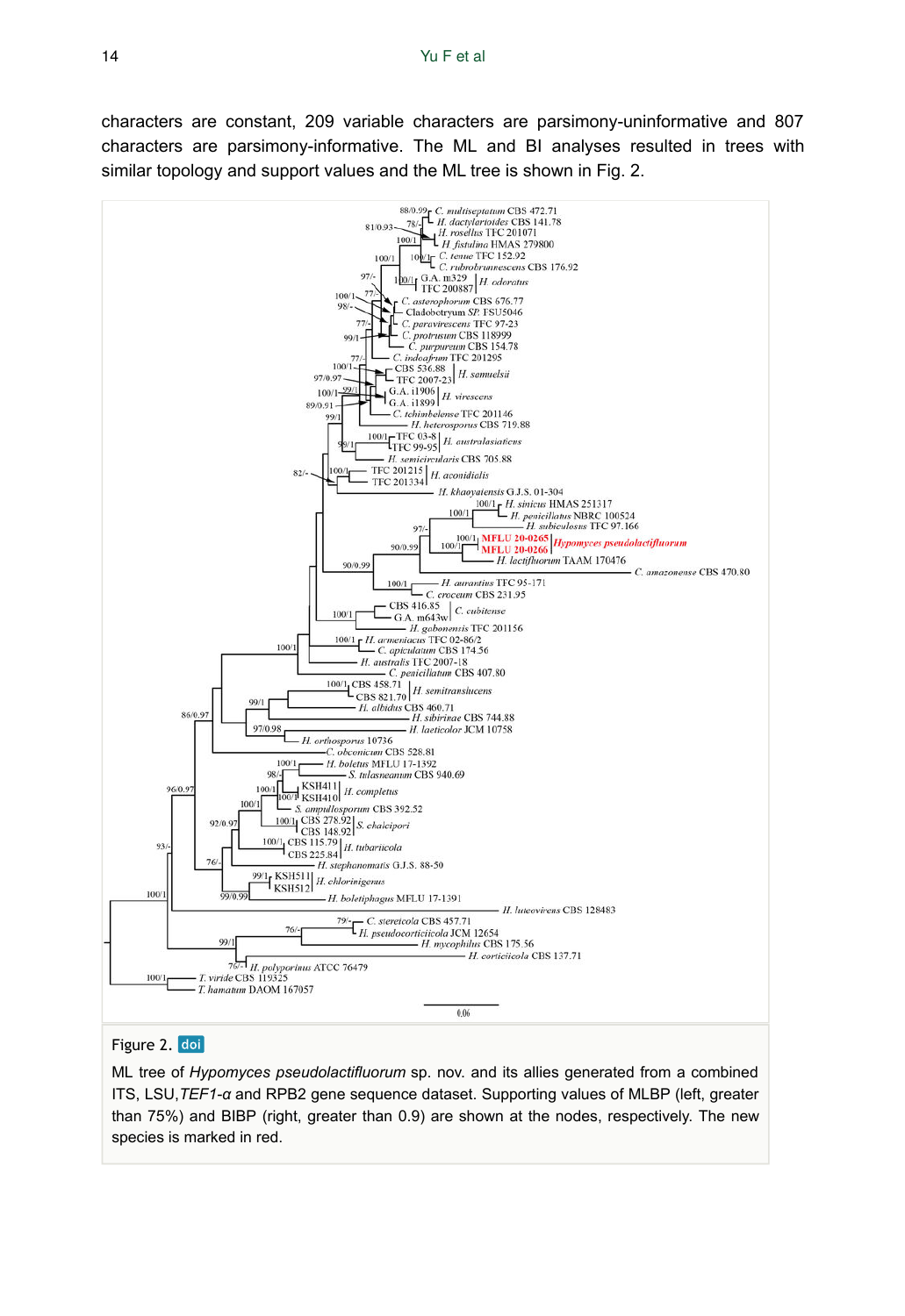In the phylogenetic tree, the parasitic fungi MFLU 20-0265 and MFLU 20-0266 are clustered together and formed a distinct lineage with the same branch length and strong supportive values (MLBP =  $100\%$ , BIPP = 1), which support them to be conspecific. The parasitic fungi are closely related *H. lactifluorum* and they form a sister clade also with strong supportive values (MLBP = 100%, BIPP = 1). Comparing the gene sequences of the two species, there are 25 bp (4.3%) differences across 582 bp in ITS, 28 bp (3.2%) differences across 870 bp in LSU, 24 bp (2.6%) differences across 921 bp in *TEF1-α* and 24 bp (3.2%) differences across 739 bp in RPB2 (Suppl. material 1). Following the recommendations from Jeewon and Hyde (2016), we assign the parasitic fungi as *H. pseudolactifluorum* sp. nov.

### **The host mushroom:** *Russula* **sp.**

According to the ITS phylogenetic tree of the host mushroom and its allies, the host mushroom (MFLU 20-0265) is clustered together with *Russula leucocarpa* (HGAS-MF 009910 and HGAS-MF 009916) (MLBP = 100%) in subsect. **Lactarioideae**. However, their ITS sequences have 24 bp (3.5%) differences across 694 bp, which indicated they may be two distinct species. Due to lack of sufficient morphological evidence, the host mushroom was temporarily identified as *Russula* sp. (Fig. 3).

# **Discussion**

Zeng and Zhuang (2016) described *H. amaniticola* on *Amanita* sp. and *H. completiopsis* and *H. yunnanensis* on *Boletus* sp., also from China. Though with similar colour and shapes of perithecia, the host of *H. pseudolactifluorum* sp. nov. is decidedly different from those of these three species. Furthermore, *H. pseudolactifluorum* sp. nov. (KOH-) has smaller perithecia and larger ascospores than those of H. completiopsis (KOH<sup>+</sup>) and H. *pseudolactifluorum* sp. nov. has larger perithecia, asci and ascospores than those of *H.*  amaniticola (KOH<sup>+</sup>) and H. yunnanensis (KOH-). Unfortunately, these three species all lack molecular data.

With the rapid development of mushroom industries, fungal pathogens on mushrooms have received more and more attention (Hyde et al. 2019). The fungicolous fungi *Hypomyces* is an important group of mushroom pathogens. Many *Hypomyces* species, for example, *H. aurantius*, *H. perniciosus*, *H. rosellus*, *H. odoratus* etc., have all been recorded as the causes of Cobweb or Web bubble disease which seriously influence mushroom industries (Fletcher and Gaze 2007, Carrasco et al. 2017, Zhang et al. 2017, Zhang et al. 2017). *Russula* is the largest subgenus in agaric with approximately 800 species (Li et al. 2020) and many *Russula* species are important edible mushrooms. Since growing on *Russula* sp., *H. pseudolactifluorum* sp. nov., as well as *H. lactifluorum* from North America (Rogerson and Samuels 1994), could be one of the potential pathogens of some *Russula* species in Asia.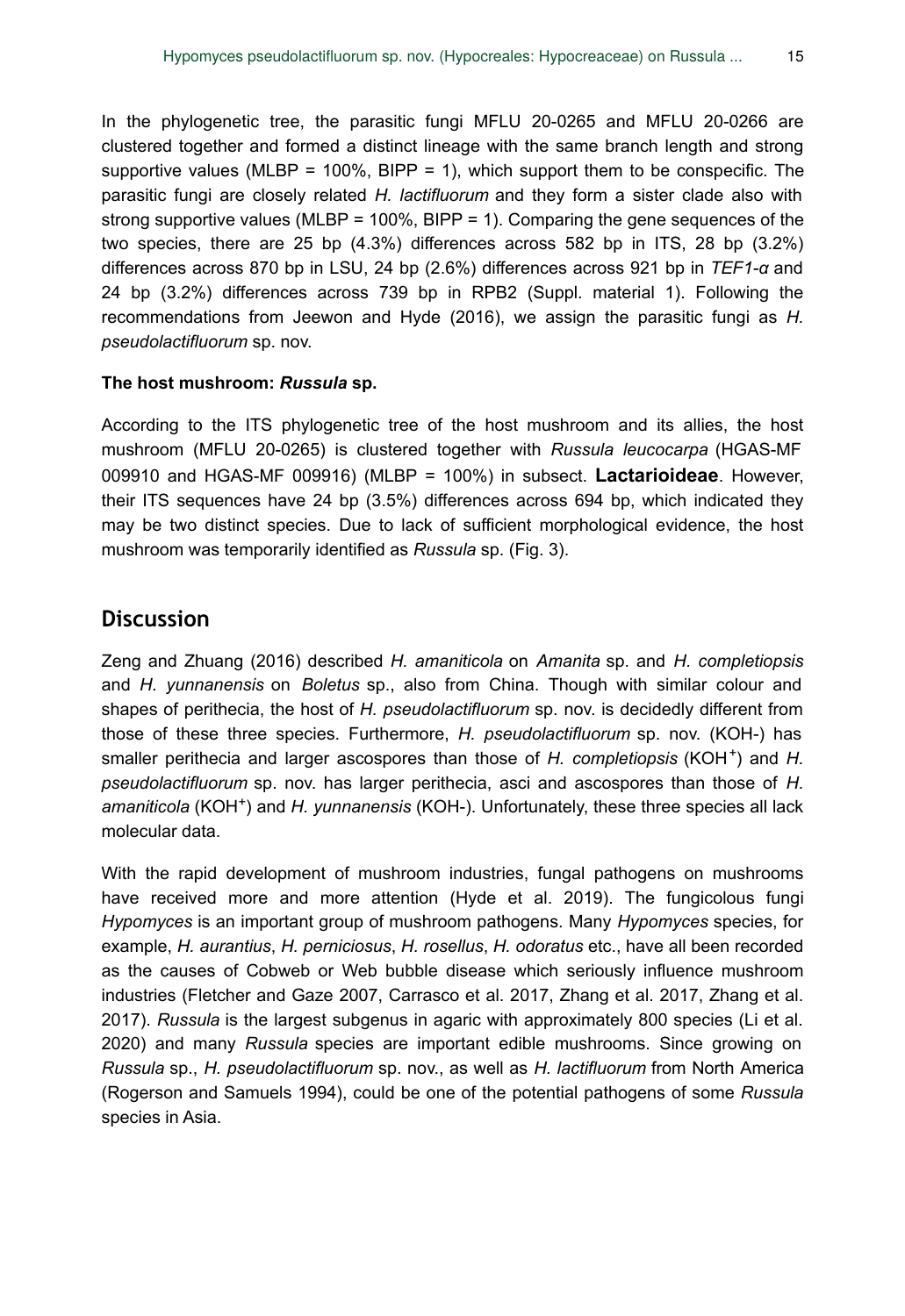

ML tree of *Russula* sp. (in red) and it allies inferred from the ITS sequence dataset. Five species of *Russula* subg. *Compactae* were used as the outgroup taxa. Supporting values of MLBP (greater than 75%) are shown at the nodes.

# **Acknowledgements**

The research is supported by the Second Tibetan Plateau Scientific Expedition and Research (STEP) Program (Grant No. 2019QZKK0503); the Open Research Project of "Cross-Cooperative Team" of the Germplasm Bank of Wild Species, Kunming Institute of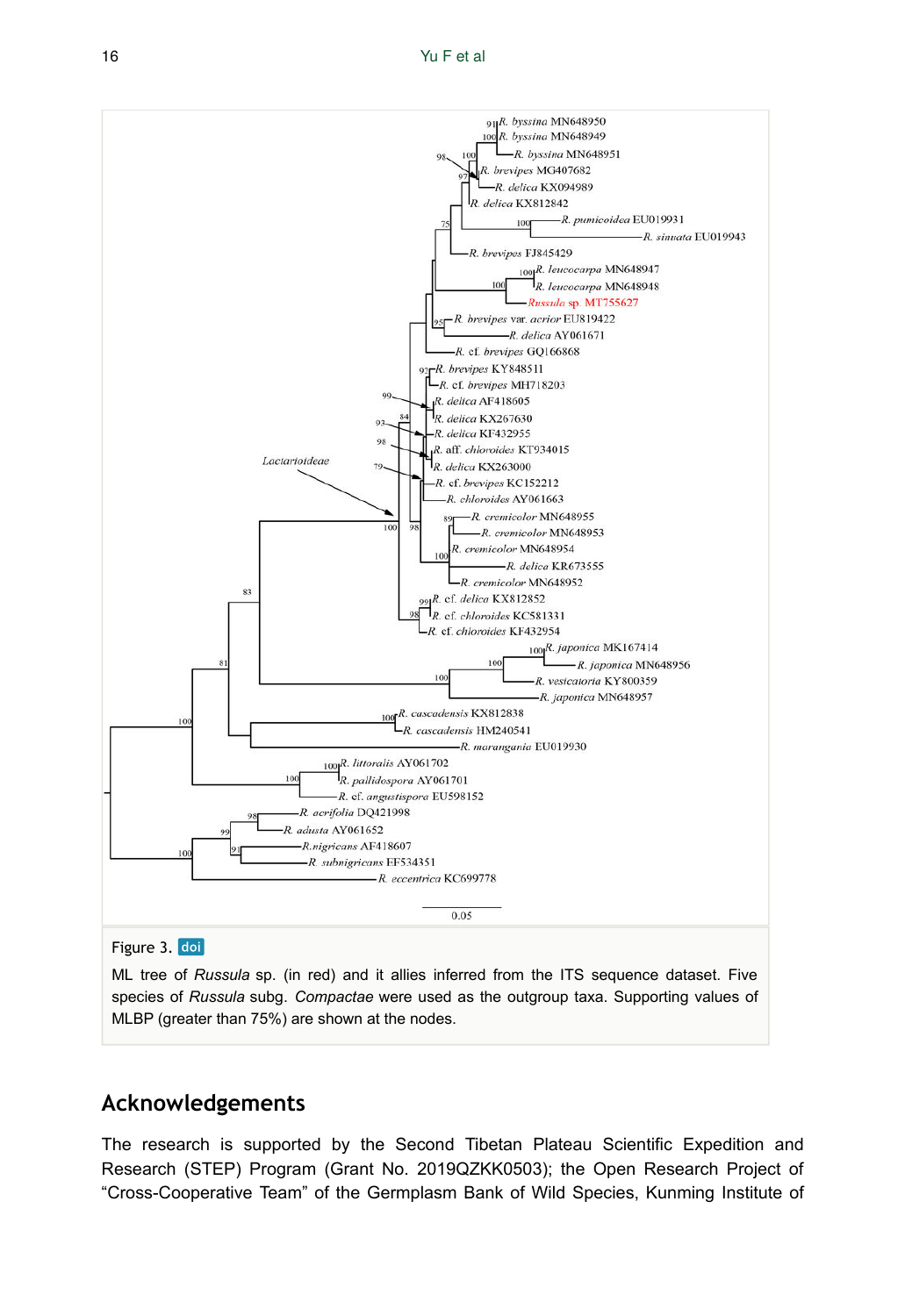Botany, Chinese Academy of Sciences (Grant No. 292019312511043); Science and Technology Service Network Initiative of the Chinese Academy of Sciences (KFJ-STS-QYZD-171); the Biodiversity Survey and Assessment Project of the Ministry of Ecology and Environment, PR China (2019HJ2096001006) and Impact of climate change on fungal diversity and biogeography in the Greater Mekong Subregion (Grant No. RDG6130001).

# **References**

- Aghajani H, Hojjati SM, Tajick-Ghanbari MA, Puormajidian MR, Borhani A (2017) Molecular Identification of Ectomycorrhizal Fungal Communities Associated with Oriental Beech Trees (*Fagus orientalis* Lipsky) in Hyrcanian Forest of Iran. Iranian Journal of Science and Technology, Transactions A: Science 43 (1): 25‑32. <https://doi.org/10.1007/s40995-017-0435-2>
- Bazzicalupo AL (2018) Evaluating morphology and geographic range extent of genetically delimited species of mushrooms. The University of British Columbia, Vancouver, 1-247 pp.
- Buyck B, Duhem B, Das K, Jayawardena RS, Niveiro N, Pereira OL, Prasher IB, Adhikari S, Albertó EO, Bulgakov TS, Castañeda-Ruiz RF, Hembrom ME, Hyde KD, Lewis DP, Michlig A, Nuytinck J, Parihar A, Popoff OF, Ramirez NA, da Silva M, Verma RK, Hofstetter V (2017) Fungal biodiversity profiles 21-30. Cryptogamie Mycologie 38 (1): 101‑146. <https://doi.org/10.7872/crym/v38.iss1.2017.101>
- Carbone I, Kohn L (1999) A method for designing primer sets for speciation studies in filamentous Ascomycetes . Mycologia 91: 553‑556.<https://doi.org/10.2307/3761358>
- Carrasco J, Navarro M, Gea F (2017) Cobweb, a serious pathology in mushroom crops: A review. Spanish Journal of Agricultural Research 15 (2). [https://doi.org/10.5424/sjar/](https://doi.org/10.5424/sjar/2017152-10143) [2017152-10143](https://doi.org/10.5424/sjar/2017152-10143)
- Chen J, Fu X (1989) The verticillium-like genera parasitic on mushrooms. Acta Mycologica Sinica 8: 123‑132. [In Chinese].
- Chen ZH, Zhang P (2019) Atlas of macrofungi in Hunan. Normal University Press, Changsha, 1-426 pp. [In Chinese].
- Chernomor O, von Haeseler A, Minh BQ (2016) Terrace Aware Data Structure for Phylogenomic Inference from Supermatrices. Systematic Biology 65 (6): 997‑1008. <https://doi.org/10.1093/sysbio/syw037>
- Currie CR, Wong B, Stuart AE, Schultz TR, Rehner SA, Mueller UG, Sung G, Spatafora JW, Straus NA (2003) Ancient tripartite coevolution in the attine ant-microbe symbiosis. Science 299: 386‑388.<https://doi.org/10.1126/science.1078155>
- Darriba D, Taboada GL, Doallo R, Posada D (2012) jModelTest 2: more models, new heuristics and parallel computing. Nature Methods 9 (8): 772‑772. <https://doi.org/10.1038/nmeth.2109>
- Doyle J (1987) A rapid DNA isolation procedure for small quantities of fresh leaf tissue. Phytochem Bull 19: 11‑15.
- Eberhardt U (2002) Molecular kinship analyses of the agaricoid Russulaceae: Correspondence with mycorrhizal anatomy and sporocarp features in the genus Russula . Mycological Progress 1 (2): 201‑223. [https://doi.org/10.1007/](https://doi.org/10.1007/s11557-006-0019-6) [s11557-006-0019-6](https://doi.org/10.1007/s11557-006-0019-6)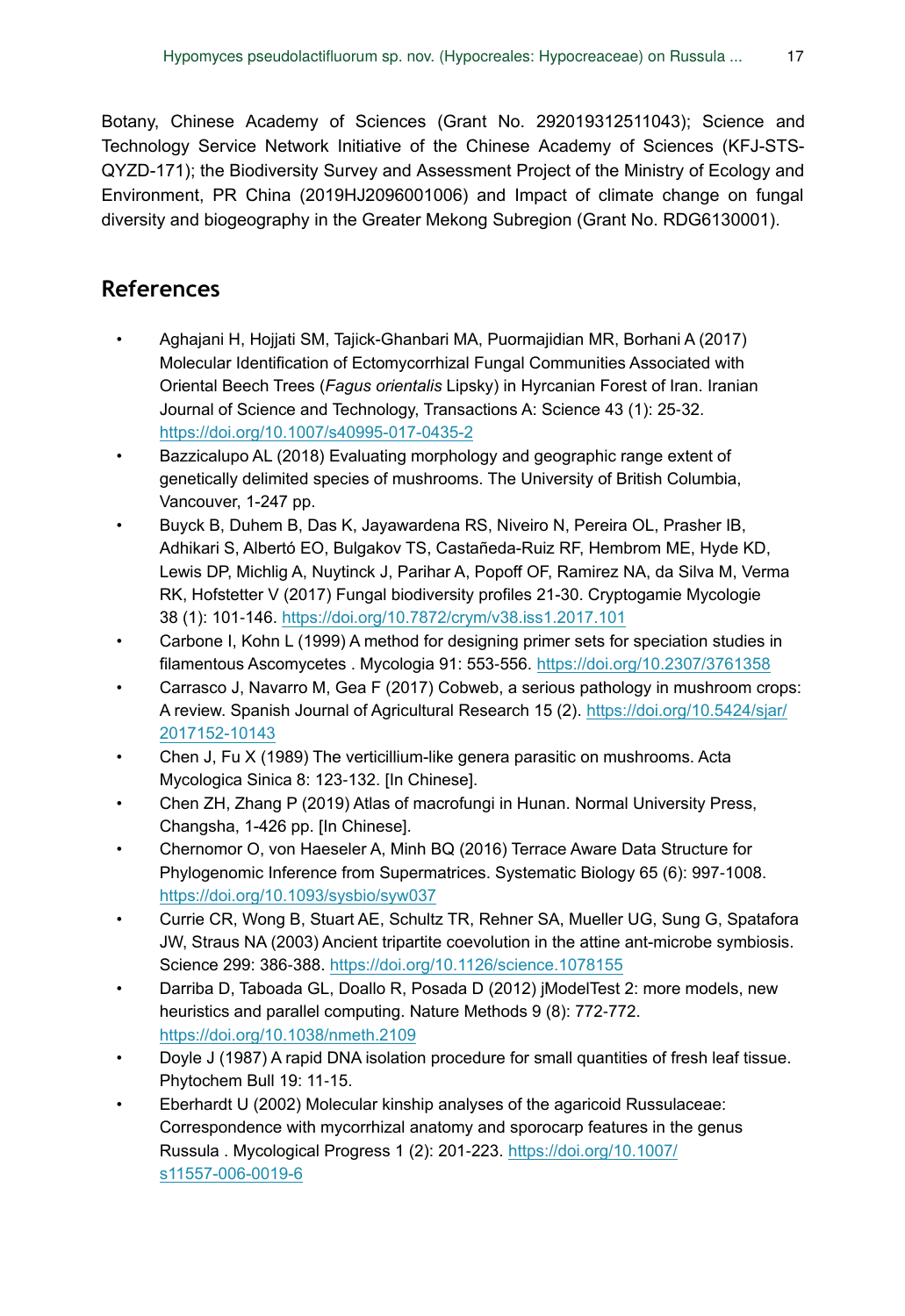- Fletcher JT, Gaze RH (2007) Mushroom Pest and Disease Control: A Colour Handbook. Academic Press, San Diego<https://doi.org/10.1201/b15139>
- Fries E (1825) Systema Orbis Vegetabilis. Primas lineas novæ constructionis periclitatur EF Pars I. Plantæ Homonemeæ. Lundae : Typographia Academica, Lund, 369 pp.
- Hall T (1999) BioEdit: a user-friendly biological sequence alignment editor and analysis program for Windows 95/98/NT. Nucleic Acids Symposium Series 41: 95‑98.
- Hoyos-Carvajal L, Orduz S, Bissett J (2009) Genetic and metabolic biodiversity of *Trichoderma* from Colombia and adjacent neotropic regions. Fungal Genetics and Biology 46: 615‑631.<https://doi.org/10.1016/j.fgb.2009.04.006>
- Huelsenbeck J, Rannala B (2004) Frequentist Properties of Bayesian Posterior Probabilities of Phylogenetic Trees Under Simple and Complex Substitution Models. Systematic Biology 53 (6): 904‑913.<https://doi.org/10.1080/10635150490522629>
- Huelsenbeck JP, Ronquist F (2001) MRBAYES: Bayesian inference of phylogenetic trees. Bioinformatics 17: 754‑755. <https://doi.org/10.1093/bioinformatics/17.8.754>
- Hyde K, Xu J, Rapior S, Jeewon R, Lumyong S, Niego A, Abeywickrama P, Aluthmuhandiram JS, Brahamanage R, Brooks S, Chaiyasen A, Chethana KWT, Chomnunti P, Chepkirui C, Chuankid B, de Silva N, Doilom M, Faulds C, Gentekaki E, Gopalan V, Kakumyan P, Harishchandra D, Hemachandran H, Hongsanan S, Karunarathna A, Karunarathna S, Khan S, Kumla J, Jayawardena R, Liu J, Liu N, Luangharn T, Macabeo A, Marasinghe D, Meeks D, Mortimer P, Mueller P, Nadir S, Nataraja K, Nontachaiyapoom S, O'Brien M, Penkhrue W, Phukhamsakda C, Ramanan US, Rathnayaka A, Sadaba R, Sandargo B, Samarakoon B, Tennakoon D, Siva R, Sriprom W, Suryanarayanan TS, Sujarit K, Suwannarach N, Suwunwong T, Thongbai B, Thongklang N, Wei D, Wijesinghe SN, Winiski J, Yan J, Yasanthika E, Stadler M (2019) The amazing potential of fungi: 50 ways we can exploit fungi industrially. Fungal Diversity 97: 1‑136.<https://doi.org/10.1007/s13225-019-00430-9>
- Hyde K, Norphanphoun C, Maharachchikumbura S, Bhat D, Jones E, Bundhun D, Chen Y, Bao D, Boonmee S, Calabon M, Chaiwan N, Chethana K, Dai D, Dayarathne M, Devadatha B, Dissanayake A, Dissanayake L, Doilom M, Dong W, Fan X, Goonasekara I, Hongsanan S, Huang S, Jayawardena R, Jeewon R, Karunarathna A, Konta S, Kumar V, Lin C, Liu J, Liu N, Luangsa-ard J, Lumyong S, Luo Z, Marasinghe D, McKenzie E, Niego A, Niranjan M, Perera R, Phukhamsakda C, Rathnayaka A, Samarakoon M, Samarakoon S, Sarma V, Senanayake I, Shang Q, Stadler M, Tibpromma S, Wanasinghe D, Wei D, Wijayawardene N, Xiao Y, Yang J, Zeng X, Zhang S, Xiang M (2020) Refined families of Sordariomycetes . Mycosphere 11: 305-1059. <https://doi.org/10.5943/mycosphere/11/1/7>
- Jaklitsch W, Samuels G, Dodd S, Lu B, Druzhinina I (2006) *Hypocrea rufa*/*Trichoderma viride*: a reassessment, and description of five closely related species with and without warted conidia. Studies in Mycology 56: 135-177. [https://doi.org/10.3114/sim.](https://doi.org/10.3114/sim.2006.56.04) [2006.56.04](https://doi.org/10.3114/sim.2006.56.04)
- Jeewon R, Hyde KD (2016) Establishing species boundaries and new taxa among fungi: recommendations to resolve taxonomic ambiguities. Mycosphere 7 (11): 1669‑1677.<https://doi.org/10.5943/mycosphere/7/11/4>
- Katoh K, Kuma K, Toh H, Miyata T (2005) MAFFT version 5: improvement in accuracy of multiple sequence alignment. Nucleic acids research 33: 511‑8. <https://doi.org/10.1093/nar/gki198>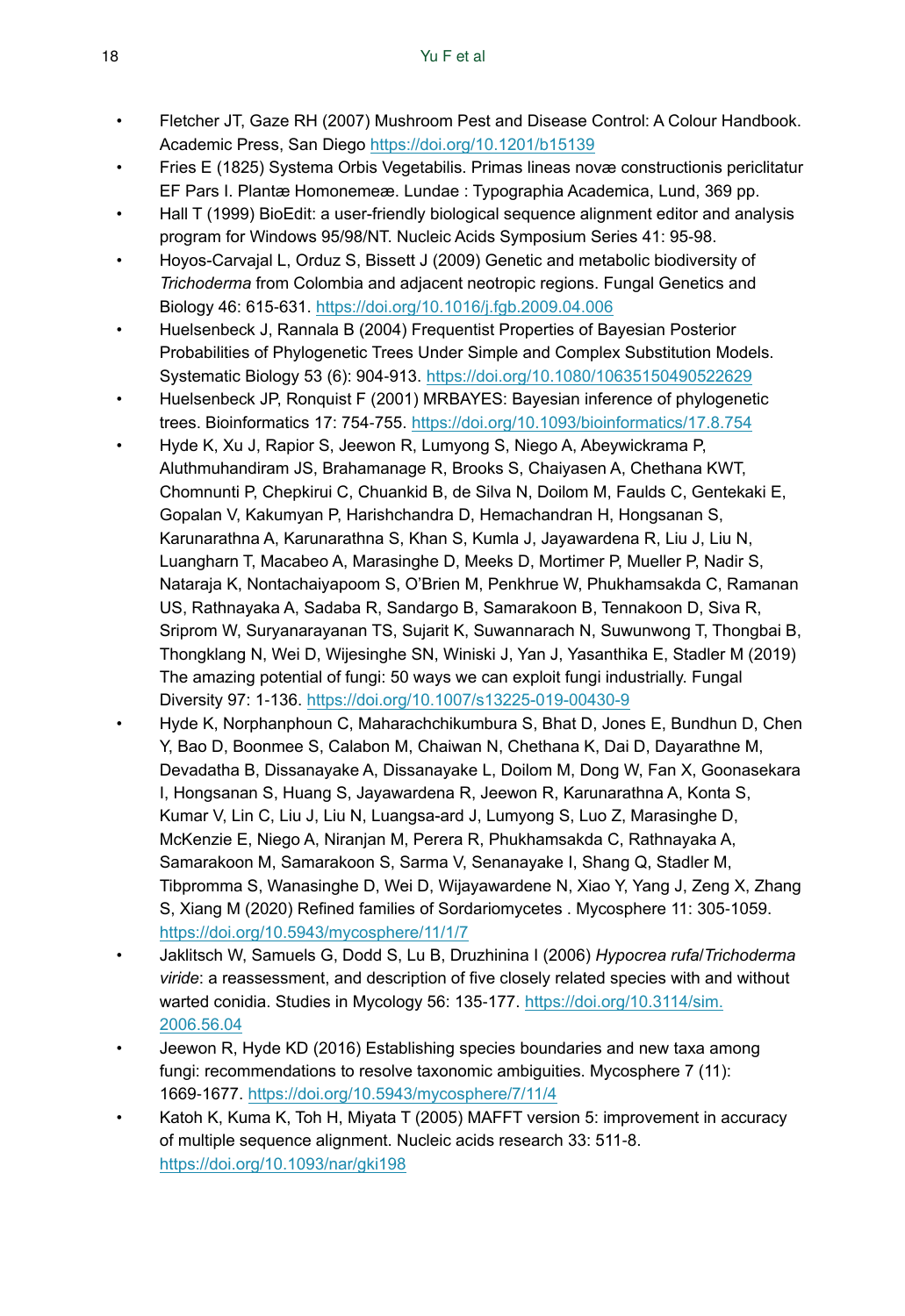- Kim CS, Jo JW, Kwag Y, Sung G, Lee S, Kim S, Shin C, Han S (2015) Mushroom Flora of Ulleung-gun and a Newly Recorded *Bovista* Species in the Republic of Korea. Mycobiology 43 (3): 239‑257. <https://doi.org/10.5941/myco.2015.43.3.239>
- Kornerup A, Wanscher JH (1978) Methuen Handbook of Colour, 3rd edn. London: Eyre Methuen
- Kranabetter JM, Friesen J, Gamiet S, Kroeger P (2009) Epigeous fruiting bodies of ectomycorrhizal fungi as indicators of soil fertility and associated nitrogen status of boreal forests. Mycorrhiza 19 (8): 535‑548.<https://doi.org/10.1007/s00572-009-0255-0>
- Lebel T, Tonkin J (2007) Australasian species of *Macowanites* are sequestrate species of Russula (Russulaceae, Basidiomycota). Australian Systematic Botany 20 (4): 355‑381. <https://doi.org/10.1071/sb07007>
- Lechat C, Gardiennet A, Fournier J (2017) First report of a lichenicolous species of *Hypomyces* (Hypocreaceae), *H. peltigericola* sp. nov. Ascomycete. org 9: 23‑26.
- Li GJ, Deng CY, Shi LY, Wang J, Meng QF, Li SM (2020) Three new species of Russula subsect. Lactarioideae from China. Mycosystema 39 (4): 618-636.
- Liu XL, Bau T, Wang XH (2017) Species diversity of Russula from the Greater and Lesser Hinggan Mountains in Northeast China. Mycosystema 36 (10): 1355-1368.
- Liu YJ, Whelen S, Hall BD (1999) Phylogenetic relationships among ascomycetes: evidence from an RNA polymerse II subunit. Molecular Biology and Evolution 16: 1799‑1808.<https://doi.org/10.1093/oxfordjournals.molbev.a026092>
- Looney B, Ryberg M, Hampe F, Sánchez-García M, Matheny PB (2016) Into and out of the tropics: global diversification patterns in a hyperdiverse clade of ectomycorrhizal fungi. Molecular Ecology 25 (2): 630‑647.<https://doi.org/10.1111/mec.13506>
- Looney B, Meidl P, Piatek M, Miettinen O, Martin F, Matheny PB, Labbé J (2018) Russulaceae: a new genomic dataset to study ecosystem function and evolutionary diversification of ectomycorrhizal fungi with their tree associates. New Phytologist 218 (1): 54‑65. <https://doi.org/10.1111/nph.15001>
- Luo J, Zhuang W (2012) Re-examinations of the *Hypomyces* specimens on deposit in HMAS. Mycosystema 31: 784‑788.
- Ma J (2008) Study on morphology and taxonomy of mycoparasite fungi. Jilin Agricultural University, Changchun, 73 pp. [In Chinese].
- McKnight KH, McKnight VB (1997) A field guide to mushrooms: North America. Vol. 34. Houghton Mifflin Harcourt.
- Miller S, Buyck B (2002) Molecular phylogeny of the genus *Russula* in Europe with a comparison of modern infrageneric classifications. Mycological Research 106 (3): 259‑276. <https://doi.org/10.1017/s0953756202005610>
- Nguyen L, Schmidt H, von Haeseler A, Minh BQ (2014) IQ-TREE: A Fast and Effective Stochastic Algorithm for Estimating Maximum-Likelihood Phylogenies. Molecular Biology and Evolution 32 (1): 268‑274.<https://doi.org/10.1093/molbev/msu300>
- Otto A, Laub A, Wendt L, Porzel A, Schmidt J, Palfner G, Becerra J, Krüger D, Stadler M, Wessjohann L, Westermann B, Arnold N (2016) Chilenopeptins A and B, peptaibols from the Chilean Sepedonium aff. chalcipori KSH 883. Journal of Natural Products 79: 929‑938. <https://doi.org/10.1021/acs.jnatprod.5b01018>
- Palmer J, Lindner D, Volk T (2008) Ectomycorrhizal characterization of an American chestnut (*Castanea dentata*)-dominated community in Western Wisconsin. Mycorrhiza 19 (1): 27‑36.<https://doi.org/10.1007/s00572-008-0200-7>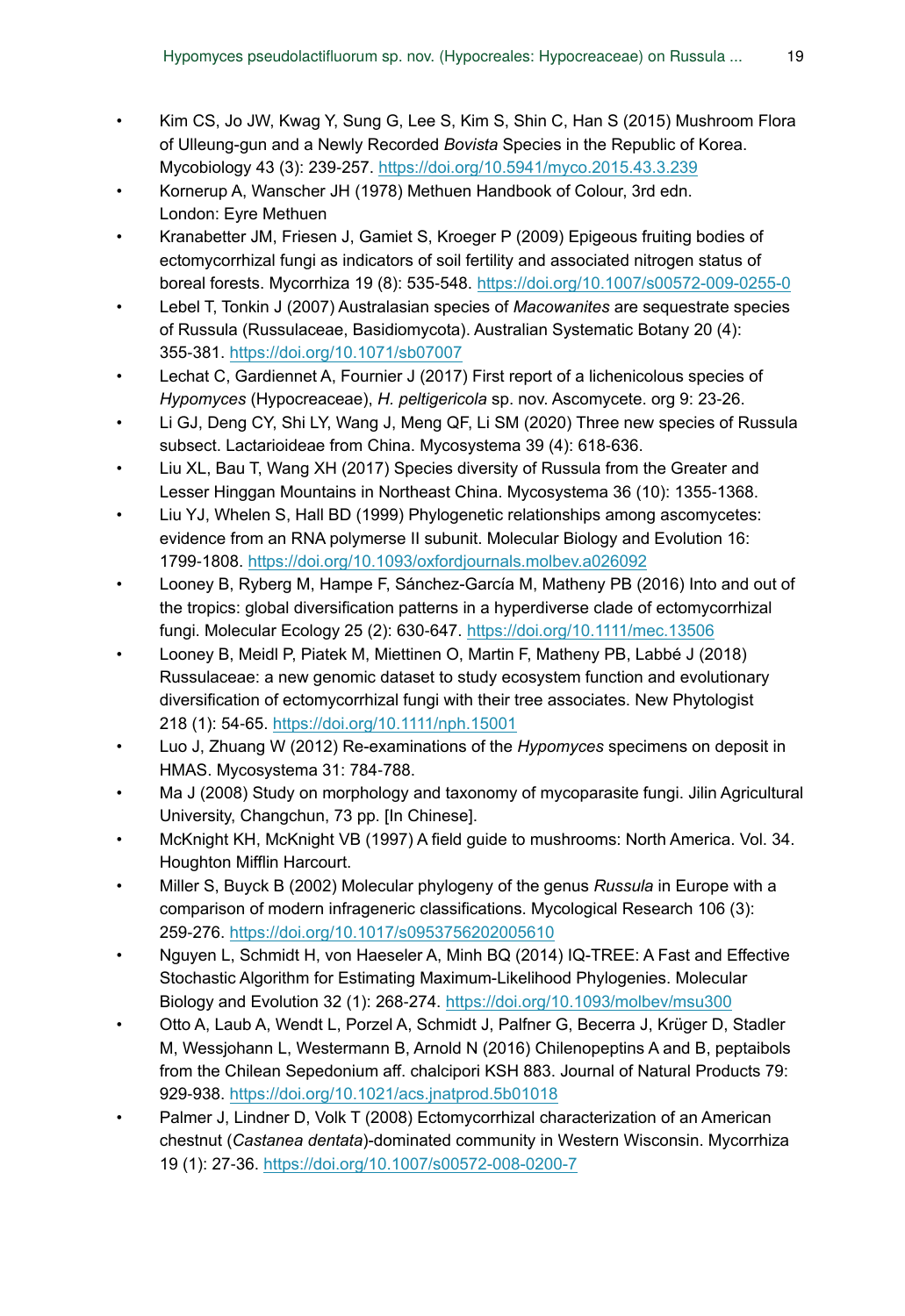- Park MS, Lee H, Oh S, Jung PE, Seok SJ, Fong J, Lim YW (2014) Species delimitation of three species within the Russula subgenus Compacta in Korea: *R. eccentrica*, *R. nigricans*, and *R. subnigricans*. Journal of Microbiology 52 (8): 631‑638. <https://doi.org/10.1007/s12275-014-4168-z>
- Põldmaa K (1996) A new species of *Hypomyces* and three of *Cladobotryum* from Estonia, with a discussion of their taxonomic position. Mycotaxon 59: 389‑405.
- Põldmaa K, Larsson E, Kõljalg U (2000) Phylogenetic relationships in *Hypomyces* and allied genera, with emphasis on species growing on wood-decaying homobasidiomycetes. Canadian Journal of Botany 77 (12): 1756-1768. <https://doi.org/10.1139/b99-148>
- Põldmaa K (2011) Tropical species of *Cladobotryum* and *Hypomyces* producing red pigments. Studies in Mycology 68: 1‑34.<https://doi.org/10.3114/sim.2011.68.01>
- Rehner S, Samuels G (1994) Taxonomy and phylogeny of *Gliocladium* analysed from nuclear large subunit ribosomal DNA sequences. Mycological Research 98 (6): 625‑634. [https://doi.org/10.1016/s0953-7562\(09\)80409-7](https://doi.org/10.1016/s0953-7562(09)80409-7)
- Rehner SA, Buckley E (2005) A *Beauveria* phylogeny inferred from nuclear ITS and EF1- sequences: evidence for cryptic diversification and links to *Cordyceps teleomorphs*. Mycologia 97 (1): 84‑98. <https://doi.org/10.3852/mycologia.97.1.84>
- Rogerson C, Samuels G (1985) Species of *Hypomyces* and *Nectria* occurring on Discomycetes. Mycologia 77 (5).<https://doi.org/10.2307/3793285>
- Rogerson C, Samuels G (1989) Boleticolous species of *Hypomyces*. Mycologia 81 (3). <https://doi.org/10.2307/3760079>
- Rogerson C, Samuels G (1993) Polyporicolous species of *Hypomyces*. Mycologia 85 (2). <https://doi.org/10.2307/3760461>
- Rogerson C, Samuels G (1994) Agaricicolous species of *Hypomyces*. Mycologia 86 (6). <https://doi.org/10.2307/3760597>
- Ronquist F, Teslenko M, van der Mark P, Ayres D, Darling A, Höhna S, Larget B, Liu L, Suchard M, Huelsenbeck J (2012) MrBayes 3.2: Efficient Bayesian phylogenetic inference and model choice across a large model space. Systematic Biology 61 (3): 539‑542. <https://doi.org/10.1093/sysbio/sys029>
- Rossman A, Rogersson C (1981) A new species of *Hypomyces* (Hypocreaceae) with phragmosporous ascospores. Brittonia 33 (3).<https://doi.org/10.2307/2806428>
- Rossman A, Samuels G, Rogerson C, Lowen R (1999) Genera of Bionectriaceae, Hypocreaceae and Nectriaceae (Hypocreales, Ascomycetes). Studies in Mycology 42: 1‑260.
- Rossman A, Seifert K, Samuels G, Minnis A, Schroers H, Lombard L, Crous P, Põldmaa K, Cannon P, Summerbell R, Geiser D, Zhuang W, Hirooka Y, Herrera C, Salgado-Salazar C, Chaverri P (2013) Genera in Bionectriaceae, Hypocreaceae, and Nectriaceae (Hypocreales) proposed for acceptance or rejection. IMA Fungus 4 (1): 41‑51.<https://doi.org/10.5598/imafungus.2013.04.01.05>
- Samuels G, Doi Y, Rogerson C (1990) Hypocreales. Memoirs of the New York Botanical Garden 59: 6‑108.
- Sun J, Liu X, McKenzie EC, Jeewon R, Liu J(, Zhang X, Zhao Q, Hyde K (2019a) Fungicolous fungi: terminology, diversity, distribution, evolution, and species checklist. Fungal Diversity 95 (1): 337‑430.<https://doi.org/10.1007/s13225-019-00422-9>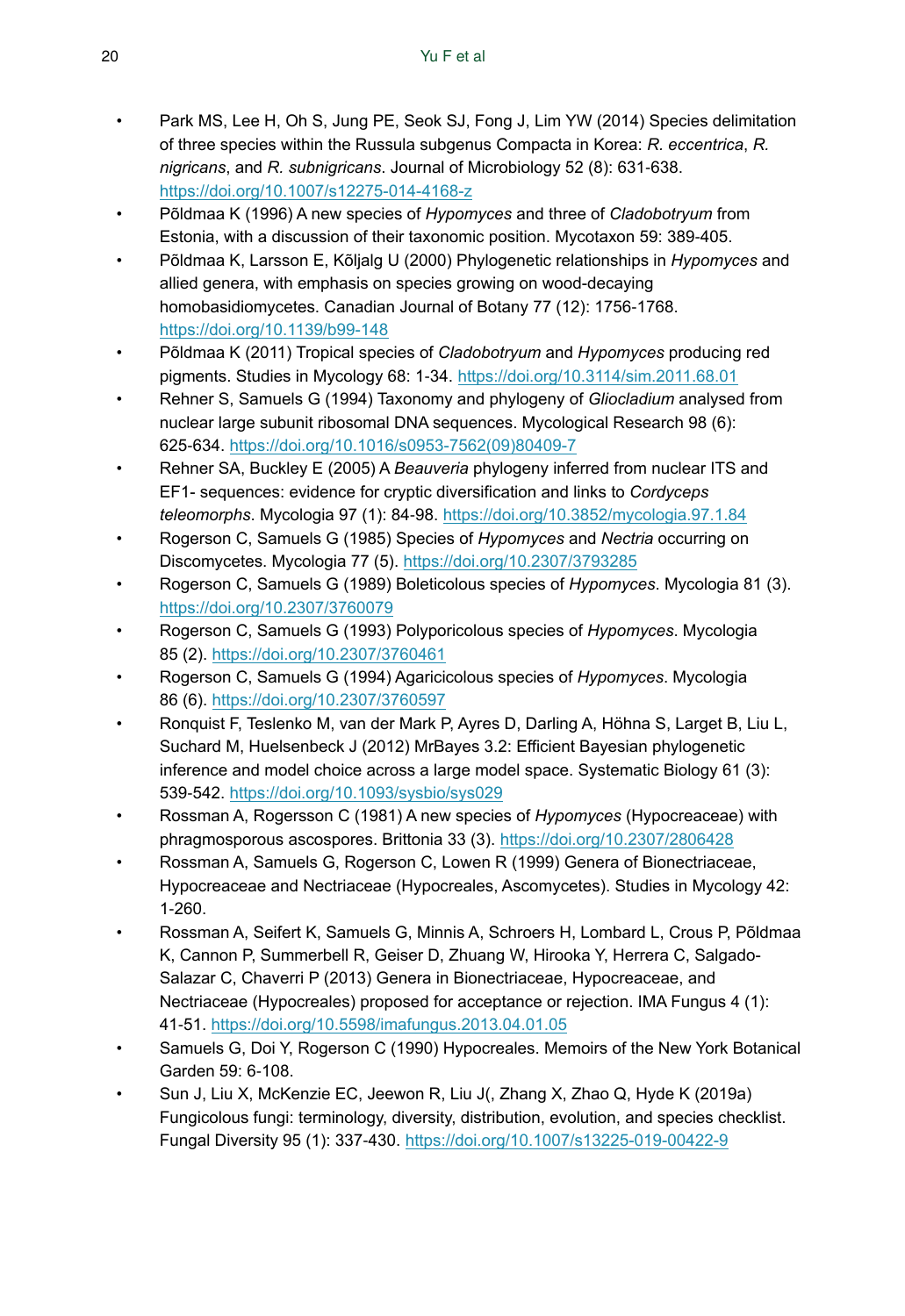- Sun J, Liu X, Jeewon R, Lin C, Tian Q, Zhao Q, Xiao X, Hyde K, Nilthong S (2019b) Fifteen fungicolous Ascomycetes on edible and medicinal mushrooms in China and Thailand. Asian Journal of Mycology 2 (1): 129‑169.<https://doi.org/10.5943/ajom/2/1/7>
- Tamm H, Põldmaa K (2013) Diversity, host associations, and phylogeography of temperate aurofusarin-producing *Hypomyces* / *Cladobotryum* including causal agents of cobweb disease of cultivated mushrooms. Fungal Biology 117 (5): 348‑367. <https://doi.org/10.1016/j.funbio.2013.03.005>
- Teng S (1934) Notes on Hypocreales from China. Sinensia 4: 269-298.
- Teng S (1963) Fungi of China. 1st Edition. Science Press, Beijing, 808 pp. [In Chinese].
- Tulasne L, Tulasne C (1860) De quelques sphéries fongicoles, à propos d'un mémoire de M. Antoine de Bary sur les *Nyctalis* . Annales des Sciences Naturelles Botanique 13: 5‑19.
- Vilgalys R, Hester M (1990) Rapid genetic identification and mapping of enzymatically amplified ribosomal DNA from several *Cryptococcus* species. Journal of Bacteriology 172 (8): 4238‑4246. <https://doi.org/10.1128/jb.172.8.4238-4246.1990>
- Vu D, Groenewald M, de Vries M, Gehrmann T, Stielow B, Eberhardt U, Al-Hatmi A, Groenewald JZ, Cardinali G, Houbraken J, Boekhout T, Crous PW, Robert V, Verkley GJ (2019) Large-scale generation and analysis of filamentous fungal DNA barcodes boosts coverage for kingdom fungi and reveals thresholds for fungal species and higher taxon delimitation. Studies in Mycology 92: 135-154. [https://doi.org/10.1016/j.simyco.](https://doi.org/10.1016/j.simyco.2018.05.001) [2018.05.001](https://doi.org/10.1016/j.simyco.2018.05.001)
- Wei I, Kirschner R (2017) Two fungicolous anamorphic species of *Hypomyces* s. lat. from Taiwan. Fungal Science 32: 15‑25.
- White TJ, Bruns T, Lee S, Taylor J (1990) Amplification and direct sequencing of fungal ribosomal RNA genes for phylogenetics. PCR Protocols 315‑322. <https://doi.org/10.1016/b978-0-12-372180-8.50042-1>
- Wijayawardene N, Hyde K, Tibpromma S, Wanasinghe D, Thambugala K, Tian Q, Wang Y (2017) Towards incorporating asexual fungi in a natural classification: checklist and notes 2012–2016. Mycosphere 8: 1457‑1555. <https://doi.org/10.5943/mycosphere/8/9/10>
- Wisitrassameewong K, NUYTINCK J, HYDE KD, VERBEKEN A (2014) Lactarius subgenus Russularia (Russulaceae) in Southeast Asia: 1. Species with very distant gills. Phytotaxa 158 (1): 23‑42. <https://doi.org/10.11646/phytotaxa.158.1.2>
- Yin JH, Zhang P, Gong QF, Chen ZH (2008) Sequence analysis of the internal transcribed spacer of gene coding for rDNA in *Russula subnigricans* and *R. nigricans* . Mycosystema 27 (2): 237‑242. [In In Chinese].
- Zare R, Gams W (2016) More white verticillium-like anamorphs with erect conidiophores. Mycological Progress 15: 993-1030. [https://doi.org/10.1007/](https://doi.org/10.1007/s11557-016-1214-8) [s11557-016-1214-8](https://doi.org/10.1007/s11557-016-1214-8)
- Zeng Z, Zhuang W (2015) Current understanding of the genus *Hypomyces* (Hypocreales). Mycosystema 34: 809‑816. [In Chinese].
- Zeng Z, Zhuang W (2016) Three new species and two new Chinese records of *Hypomyces* (Hypocreales). Mycosystema 35: 1048‑1055. [In Chinese].
- Zeng Z, Wing X, Zhuang W (2017) Three new Chinese records of *Hypomyces* (Hypocreales). Mycosystema 36: 522‑527.